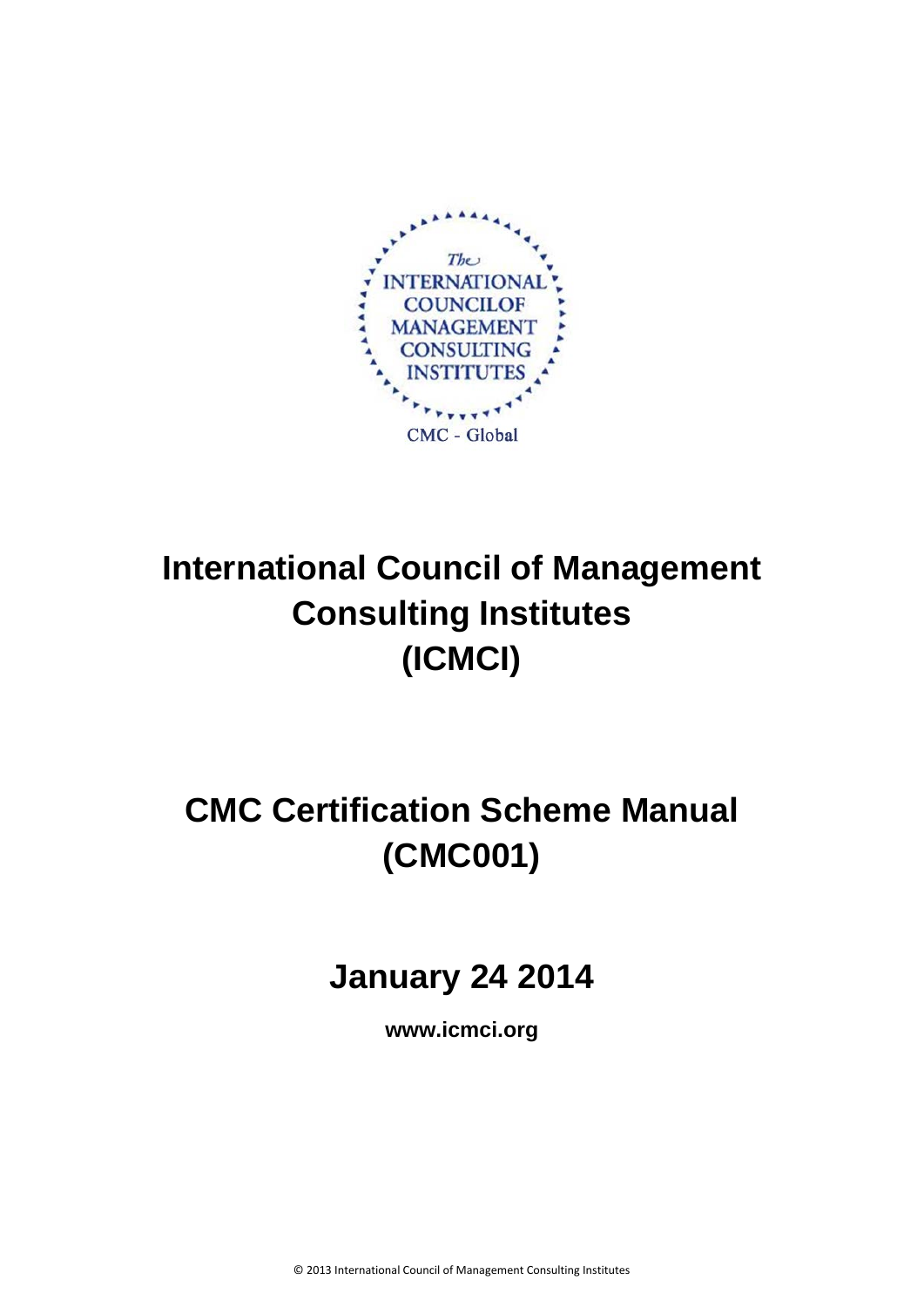

# **The CMC Certification Scheme Manual (CMC001)**

# **CONTENTS**

- **Section 1 The CMC Certification Scheme – General description**
- **Section 2 The CMC Standard**
- **Section 3 ICMCI CMC Certification Process Standard**
- **Section 4 Accreditation of Member Institutes by ICMCI**

### **APPENDICES**

- **Appendix 1 - Specimen CMC Competence Framework (CMC002)**
- **Appendix 2 - CMC Competence Framework Range Statements (CMC002a)**
- **Appendix 3 - Factors to Consider in a Code of Professional Conduct (CMC003)**
- **Appendix 4 - Summary Common Body of Knowledge (CMC004)**
- **Appendix 5 - Additional Pre-requisites (CMC005)**
- **Appendix 6 - Matrix of Preferred and Acceptable Assessment Techniques (CMC006)**

**Appendix 7 - Glossary of Terms (CMC007)**

**Appendix 8 - General Requirements of ISO/IEC 17024:2012 Applying to the Management of the CMC Certification Scheme in Member Institutes (CMC008)**

| © 2013 International Council of Management Consulting Institutes |  |
|------------------------------------------------------------------|--|
|------------------------------------------------------------------|--|

| Document Title     | <b>CMC Certification Scheme Manual</b> | Version # | 1.1a             |
|--------------------|----------------------------------------|-----------|------------------|
| Document Authority | <b>PSC</b>                             | Status    | Trustee Approved |
| System Reference   | ICMCI-CMC-001                          | Date      | January 24 2014  |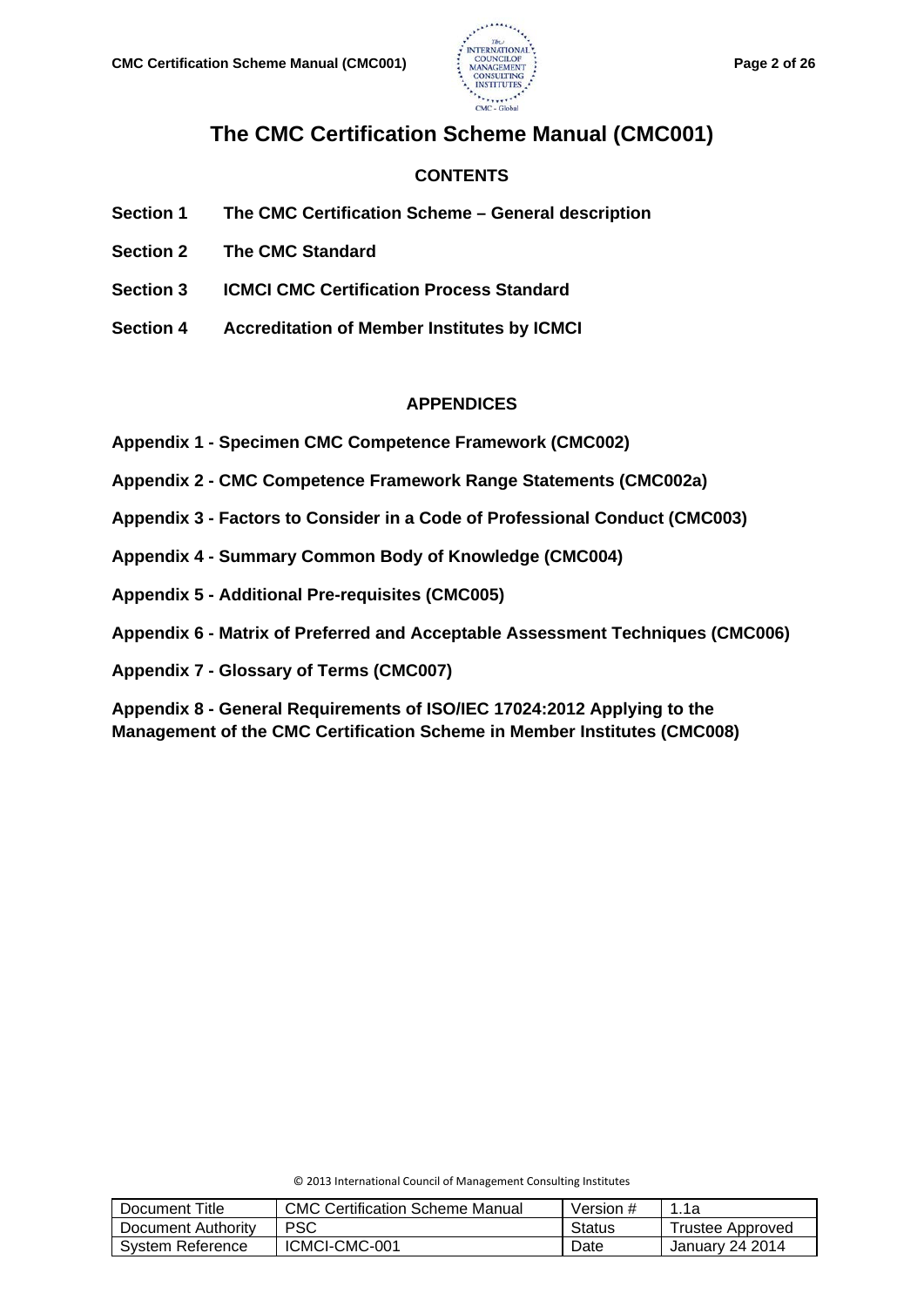

# **1 The CMC Certification Scheme**

#### **1.1 Definition** – **ISO/IEC 17024:2012 Clause 8.1**

In partnership with its members, the national certifying institutes, the mission of ICMCI is:

- To elevate the standards of management consultants worldwide, and to provide the international community with the confidence that these standards, combined with the certification process of its member institutes, will ensure that certified management consultants serve their clients with world-class competency and professionalism.
- To support the creation and development of national professional institutes throughout the world, as well as encourage information sharing, networking and reciprocity between institutes adhering to ICMCI international standards and its code of conduct.

To these ends ICMCI strives to earn recognition as the authoritative international organization for the development of world-class professional standards, and to create the CMC designation as the international benchmark for individual management consultants.

A Certified Management Consultant has met strict certification requirements of the Institute of Management Consultants in his or her country. The initials mean the consultant has met world class standards of competence, ethics and independence, and is eligible for reciprocity between ICMCI member institutes.

The CMC Certification Scheme is the means by which the ICMCI promulgates a consistent standard across all its member institutes for the certification of management consultants.

#### **1.2 Scope and Purpose** – **ISO/IEC 17024:2012 Clause 8.2a**

The objective of the Scheme is to achieve and promote globally the assurance that certified persons meet the requirements of the Certified Management Consultant (CMC) Standard through initial assessment and periodic re-assessments of competence.

The certification is based on the competence standard issued by the International Council of Management Consulting Institutes (ICMCI). This scope may be extended to include other certification schemes during subsequent regular surveillance audits.

This scheme distinguishes why certification of consultants to management is justified and situations where other forms of qualification are more appropriate.

The CMC certification process conducts an impartial examination, which uses objective criteria and scoring to measure competence. CMC examiners have no conflict of interest.

This scheme facilitates CMC's acceptance at national and international levels and establishes the environment for mutual recognition and the global exchange of personnel.

#### **1.2.1 The target consultancy candidate population**

For the purposes of this certification scheme a Management Consultant shall be defined as one who helps organisations to solve issues, create value, maximise growth and improve performance through the application of their knowledge, techniques and assets to provide objective advice, expertise and specialist skills which the organisation may be lacking. This definition shall include those consultants who work alone as a singleton, as a partner or employee of a practice or firm and those who work as internal consultants in an organisation or government body whose primary purpose is not management consultancy.

| Document Title     | CMC Certification Scheme Manual | Version # | 1.1a                   |
|--------------------|---------------------------------|-----------|------------------------|
| Document Authority | PSC                             | Status    | Trustee Approved       |
| System Reference   | ICMCI-CMC-001                   | Date      | <b>January 24 2014</b> |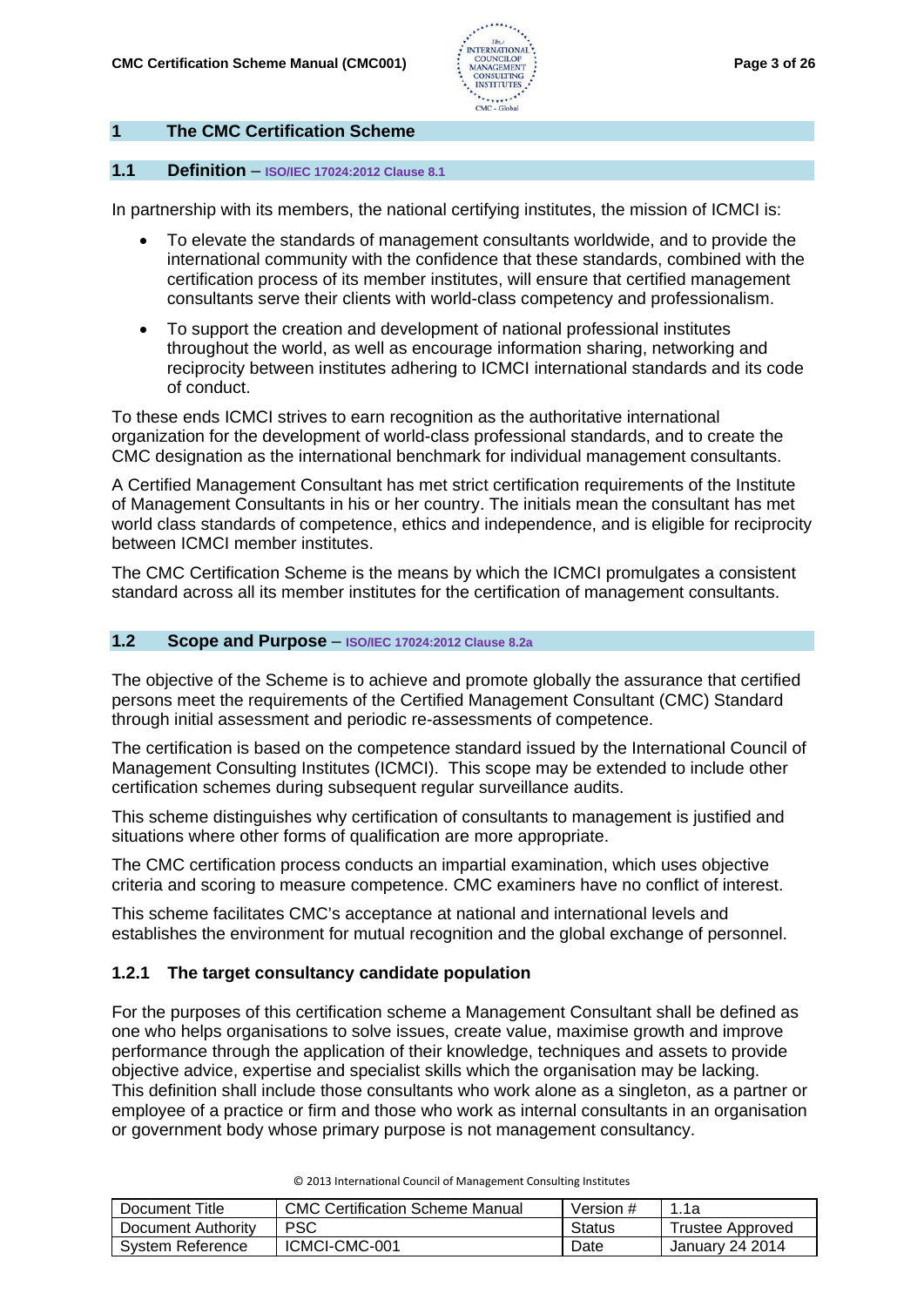

# **1.2.2 CMC variants – Practicing, Emeritus, Profession Leader**

The certification scheme shall apply to variants of the CMC award each of which shall be regulated by an appropriate assessment process:

# **Practicing CMC**

Management Consultants who are currently practicing shall be assessed using the mainstream ICMCI CMC Certification Process Standard as described in 3 of this Manual.

# **Emeritus CMC**

ICMCI member institutes shall be allowed to authorise CMCs of their institute who cease professional activity (whether by moving into another field of activity or by retirement) to continue to use the designation **"CMC emeritus"** after their names. The following conditions and qualifications shall apply:

- 1. Such a designation is not automatic the institute should explicitly grant it on application, by its sole decision.
- 2. The retention of CMC emeritus is dependent on continued membership of the institute (and consequent payment of an appropriate fee).
- 3. The institute should maintain a register of CMCs emeritus.
- 4. It should be made clear to all involved (for example on the institute's website) that CMC emeritus is distinct from CMC in that it does *not* indicate current qualification to practise.
- 5. CMCs emeritus would be required to advise the institute if they at any point returned to active professional practice, in which case they would once again be expected to meet the requirements of the normal CMC designation.
- 6. Subject to the above condition, and to continued membership of the institute, the granting of CMC emeritus would be permanent without any further requirements, except that CMCs emeritus would continue to be subject, as members of the institute, to the institute's normal disciplinary procedures and sanctions.

# **Profession Leader CMC**

ICMCI member institutes shall be allowed to award CMC to senior and experienced management consultants who are recognised leaders and outstanding practitioners within their professional communities. The following conditions and qualifications shall apply:

- 1. Candidates for the profession leaders' entry route shall be expected to be by the invitation or suggestion of the institute, although candidates shall be allowed to come forward of their own accord.
- 2. Certification shall be based on a very intensive, high level peer review and assessment process by a "Profession Leaders Reference Group" – a committee of senior and experienced CMCs of an institute, established for this purpose. This Reference Group shall consist of a minimum of 5 members, representing between them the widest possible high level perspective of the institute's consulting community and its clients.

*The Reference Group's role is to use its combined knowledge and judgement, backed by due diligence research as necessary, in order to identify appropriate candidates for entry to CMC by the profession leaders route (or to verify their suitability, if they come forward of their own accord).*

| Document Title     | <b>CMC Certification Scheme Manual</b> | Version # | 1.1a             |
|--------------------|----------------------------------------|-----------|------------------|
| Document Authority | <b>PSC</b>                             | Status    | Trustee Approved |
| System Reference   | ICMCI-CMC-001                          | Date      | January 24 2014  |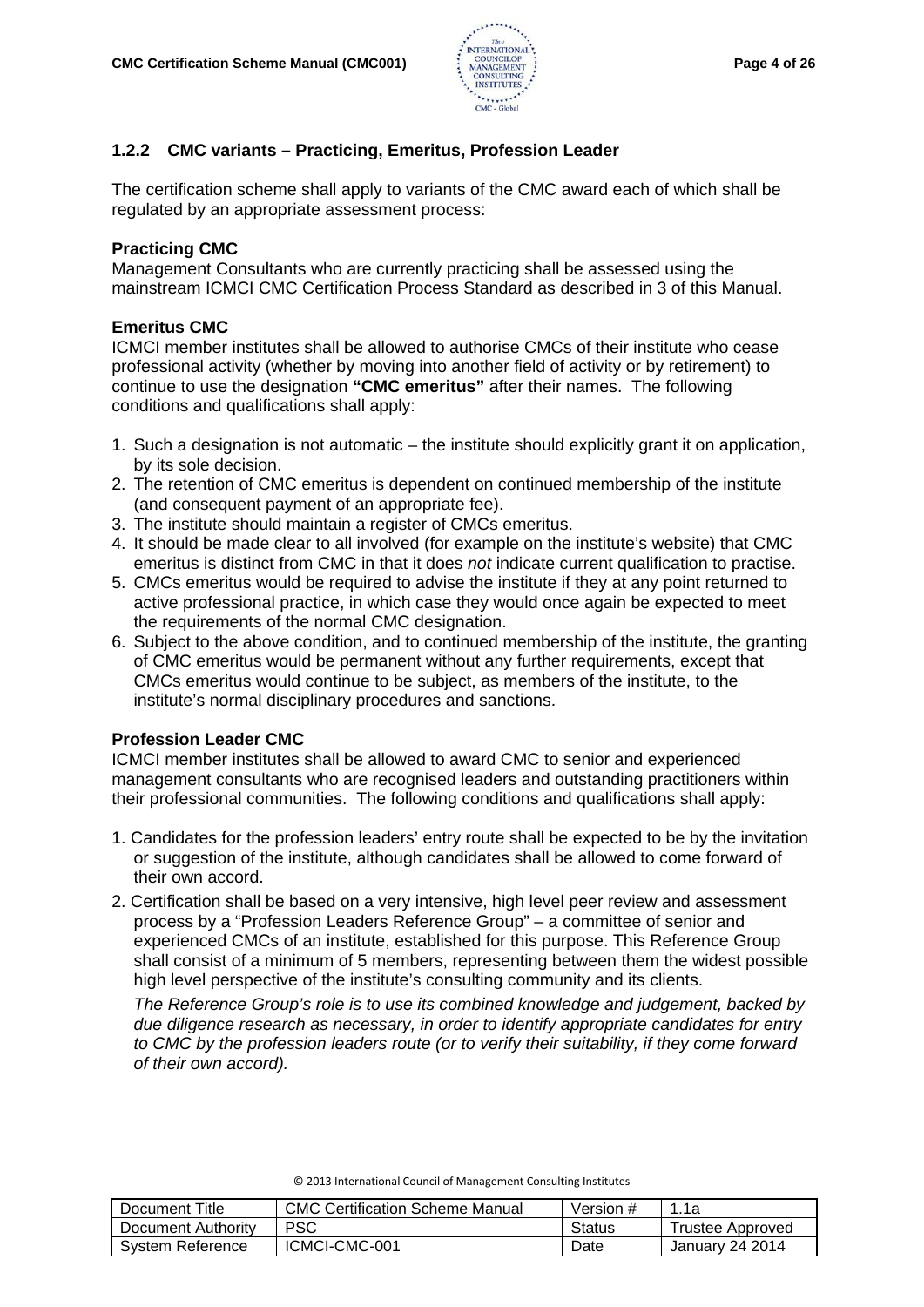

- 3. The Reference Group's approach in assessing prospective candidates before invitation or acceptance as candidates shall be thorough and rigorous:
	- prospective candidates shall be considered by the Reference Group against the main headings of the Competency Framework, using their knowledge and judgement and any due diligence research
	- if any member of the Group has doubts about the suitability of a candidate, then either more research shall be carried out to resolve these, or the candidate shall not be approved for this entry route
	- no candidate shall be approved for this entry route except by unanimous agreement of the Reference Group.

Candidates who are not approved for this entry route may of course be referred to the mainstream certification route, and should be encouraged to apply via this.

- 4. An appropriate application form, a detailed CV, and contact details for two clients shall be required – but no assignment case studies, and no evidence of qualifications etc.
- 5. References shall be taken from the two nominated clients. This will not be in the detailed form relating to specific client assignments as in the mainstream process. However, all suitable candidates shall have extensive dealings with clients, at least in terms of managing client relationships, overseeing work undertaken for the client, and developing and submitting proposals. References shall be taken at this higher level and in these more general terms. Gaining a client perspective to complement the peer group assessment shall be considered of importance.
- 6. The second main stage of the process shall be an interview conducted by at least two senior and experienced CMCs of the institute, approved by the Reference Group (they may or may not be members of the Group).

*This interview may be somewhat different from the interview conducted in the mainstream process, because of the nature of the candidates. It should be conducted in a relaxed, peer to peer discussion style, not requiring for example any presentation from the candidate. And the pre-screening by the Reference Group should have been so thorough, that it should essentially be confirmatory in nature and candidate failure at this point should be unlikely.*

*Nevertheless, the interview should be thorough and probing, at least an hour in length. During its course, the interview assessors should explicitly assess the candidate against the main headings of the Competency Framework, and it should follow a structure which facilitates this.* 

After the completion of the interview, the interview assessors shall produce a specific assessment report on the candidate, against the main headings of the Competency Framework, together with an overall summary and recommendation on the award of CMC. Although, as noted above, candidates are not normally expected to fail at this point, this shall not be ruled out.

7. The interview assessors' report shall be submitted to the Reference Group, who shall review it and take the final decision on the award of CMC. A decision to award CMC shall normally require unanimous agreement by the Group.

| Document Title     | <b>CMC Certification Scheme Manual</b> | Version # | 1.1a             |
|--------------------|----------------------------------------|-----------|------------------|
| Document Authority | PSC                                    | Status    | Trustee Approved |
| System Reference   | ICMCI-CMC-001                          | Date      | January 24 2014  |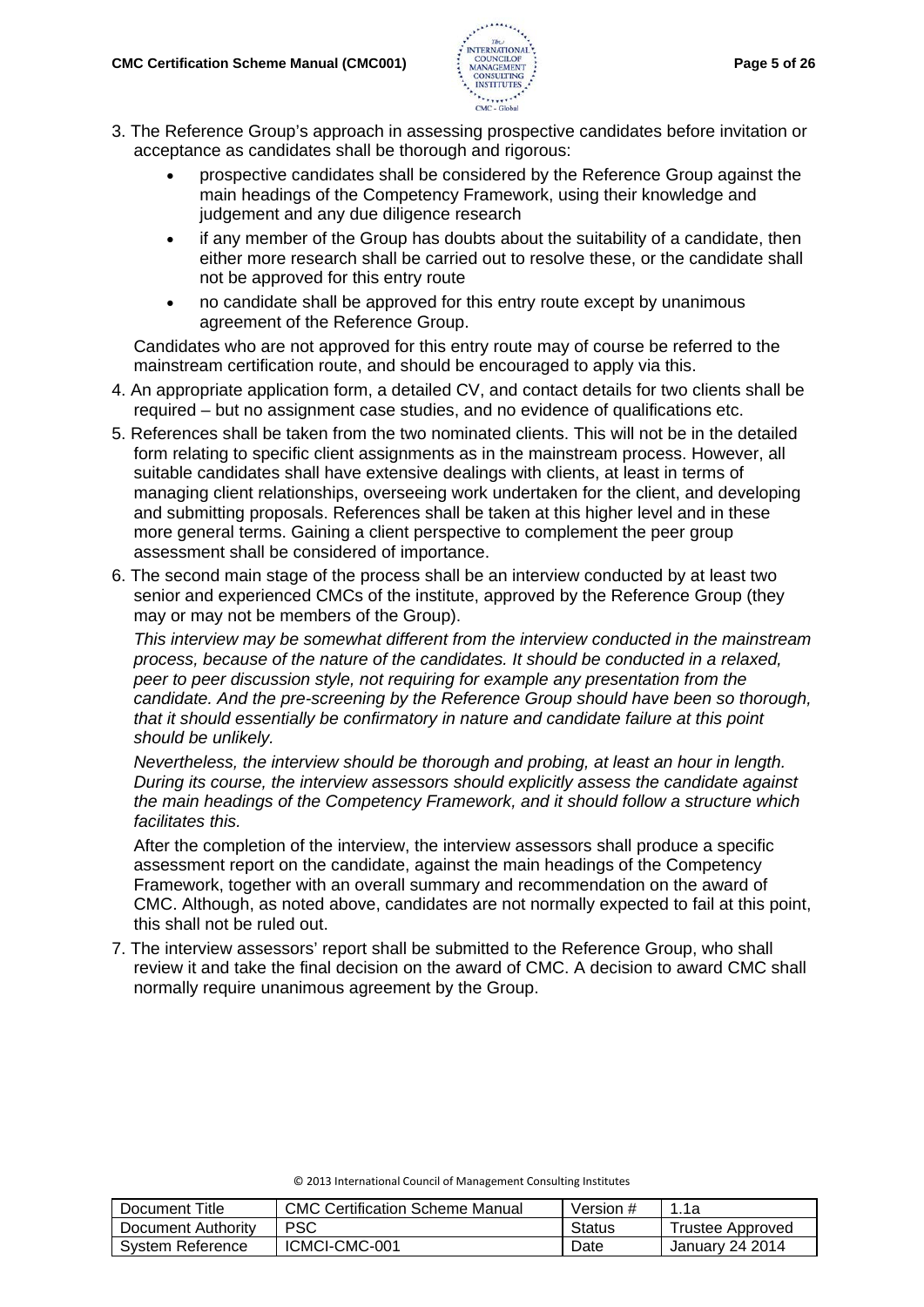

# **1.2.3 Conditions of ICMCI membership for Member institutes**

Only Member institutes of Management Consultants shall be eligible to apply for ICMCI membership.

Only Full Member Institutes shall be allowed to award CMC.

# **Full Membership**

To become full member the institute:

- shall be a legal entity and has been in existence for four years or more
- shall be the recognized national professional organization for independent management consultants
- shall be formally committed to maintaining the highest professional standards among its members
- shall have a formal certification/registration process meeting ICMCI's minimum standards
- shall have a Code of Professional Conduct meeting ICMCI's minimum standards
- shall have a governing council or committee prepared and empowered to affirm on behalf of its members support for the aims and objectives of ICMCI and agreement in principle to such international standards (definitions, codes, guidelines, etc.) as may be agreed upon from time to time by the ICMCI
- All correspondence and documentation concerning ICMCI shall be in English, the official language of the ICMCI.

# **Provisional Membership**

Admission as a Provisional Member of ICMCI shall be open to the organized entity of any country which intends to be the recognized national professional institute for individual management consultants, and:

- is formally committed to maintaining the highest professional standards among its members
- subscribes to the minimum Code of Professional Conduct of ICMCI and has installed this Code pending development of its own Code
- intends to develop a formal certification/registration process
- has a governing Council or Committee prepared and empowered to affirm on behalf of its members support for the aims and objectives of ICMCI and to accept in principle such international standards (definitions, codes, guidelines, etc.) as may be agreed upon from time to time by the ICMCI

# **Update and Re-accreditation**

Members of ICMCI shall:

- Update the content of their Membership Profile in the Website annually at the time of Membership renewal. Submit interim participant and contact changes as they occur.
- Undergo a mandatory re-assessment process every three years from the commencement of their initial membership.

# **Provisional Restrictions**

Provisional Members shall be subject to the following restrictions:

- A Provisional Member is a non-voting member
- By its first anniversary as a Provisional Member, the organization shall have its own Code of Professional Conduct consistent with ICMCI standards
- By its second anniversary as a Provisional Member, the organization shall have a formal certification/registration process consistent with ICMCI standards

| Document Title     | <b>CMC Certification Scheme Manual</b> | Version # | 1.1a             |
|--------------------|----------------------------------------|-----------|------------------|
| Document Authority | <b>PSC</b>                             | Status    | Trustee Approved |
| System Reference   | ICMCI-CMC-001                          | Date      | January 24 2014  |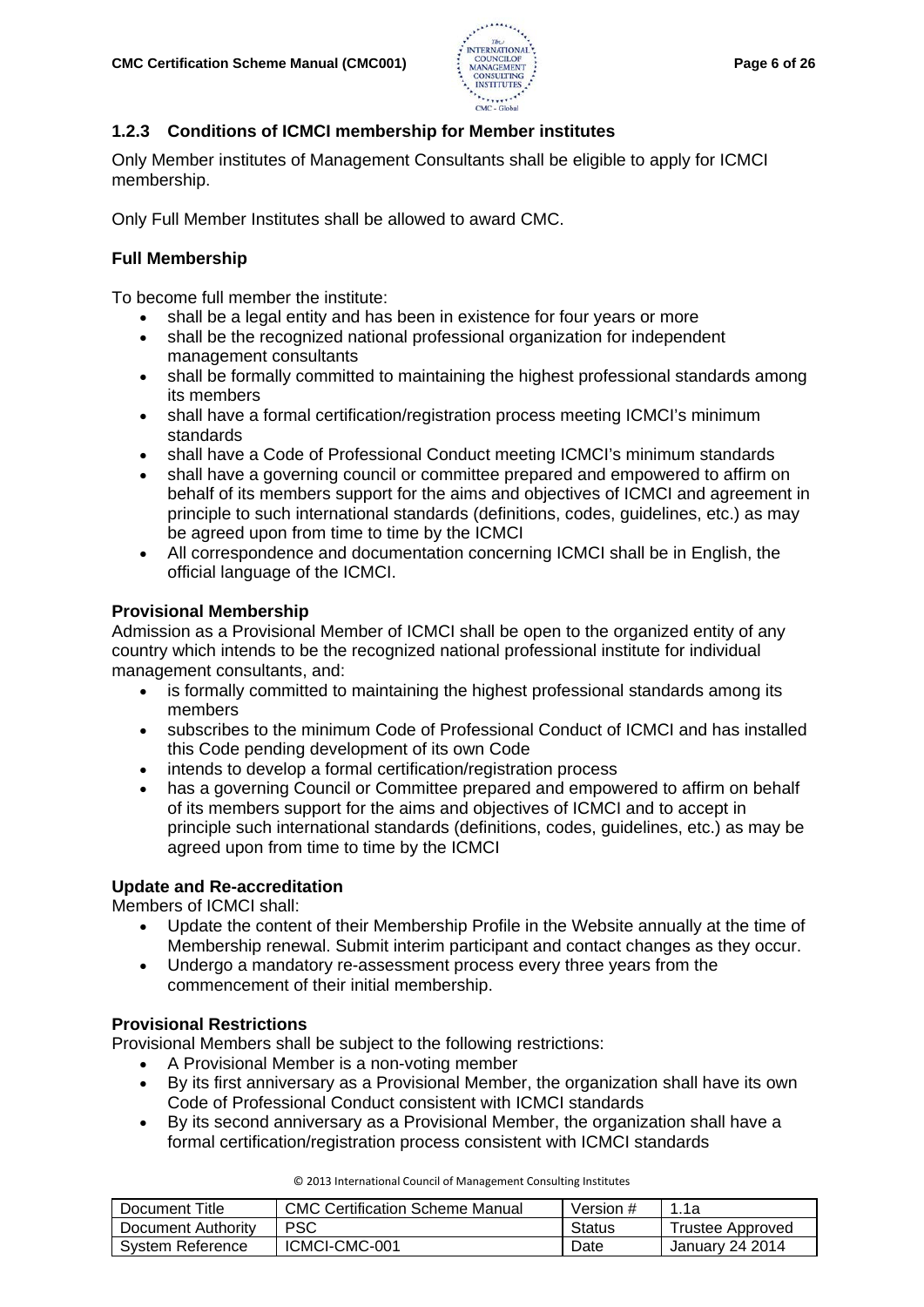

- A Provisional Member shall retain its provisional status for not more than two years at which time it shall qualify for regular membership or be dropped altogether from the ICMCI rolls; except that a Provisional Member which has not been in legal existence for four years at the end of two years may retain its status until it has been in existence for four years
- Acceptance of Provisional Member status is subject to the above conditions, and shall be validated by the Chairman of ICMCI and one member of the Membership Committee.

# **1.2.4 Member Institute CMC Standards Quality Assurance process**

# **Introduction**

ICMCI shall, through its quality assurance process assure the compliance of member Institutes' national CMC standards with the ICMCI Standard for Certified Management Consultant. The quality assurance process shall be supported by three other documents as follows:

- **Statement of Equivalence** with the ICMCI Standard, a standard form to be completed by an Institute in preparation for quality assurance assessment of its CMC standard against the ICMCI Standard.
- **[Assessment of Equivalence](http://www.icmci.org/download/?id=14844923)** with the ICMCI Standard, the corresponding form used by ICMCI appointed quality assurance assessors
- **[Guidelines for QA Assessors](http://www.icmci.org/?page=9443328)**, containing practical guidance for quality assurance assessors in undertaking the role.

This quality assurance process shall also be used for internal quality assurance through selfassessment by member Institutes, and for peer review between two or more Institutes.

# **The Quality Assurance Standard and Principles**

- a. The benchmark shall be the CMC standard adopted by ICMCI as mandatory (subject to a transition period where necessary) for all member Institutes.
- b. This ICMCI Standard shall be the competencies related standard currently in place at the time of assessment.
- c. The quality assurance process shall address both:
	- the Institute's CMC standard, and
	- the Institute's assessment process for measuring candidates against that standard (including the arrangements for monitoring of continued compliance with the standard).
- d. The onus shall be on the Institute being QA assessed to demonstrate:
	- the equivalence of its CMC standard to the ICMCI Standard.
	- the adequacy of its assessment/monitoring process in assuring this standard.
- e. "Equivalence" is a key concept concerning compliance with the ICMCI Standard. ICMCI respects the historical, cultural and legal diversity of its members; consequently it fully accepts diversity (within certain defined limits) in national CMC standards in reflection of these valid differences.

| Document Title     | <b>CMC Certification Scheme Manual</b> | Version # | 1.1a             |
|--------------------|----------------------------------------|-----------|------------------|
| Document Authority | PSC                                    | Status    | Trustee Approved |
| System Reference   | ICMCI-CMC-001                          | Date      | January 24 2014  |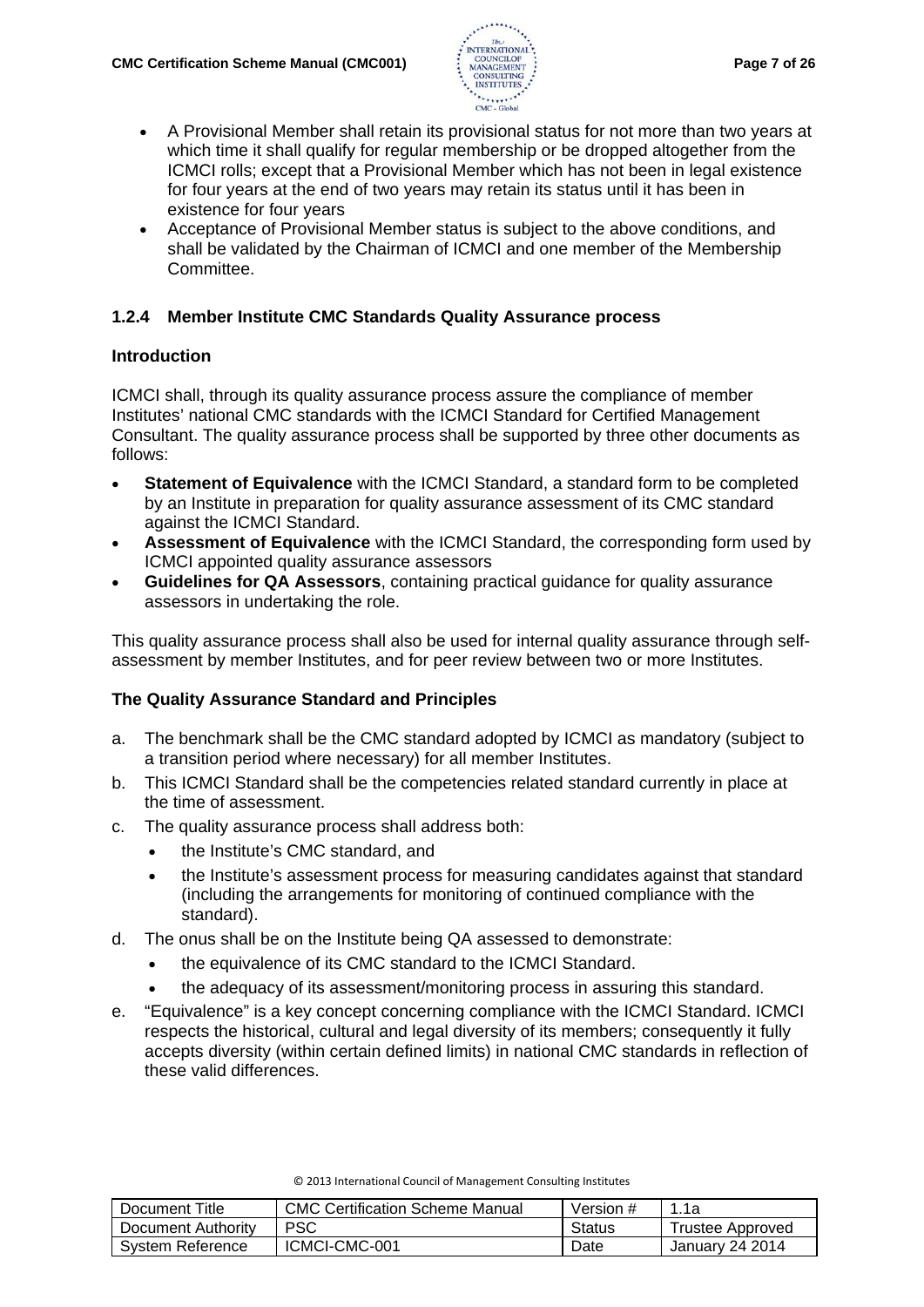

What ICMCI shall require is that an Institute demonstrates to the satisfaction of ICMCI that the Institute CMC standard requires at least the equivalent level of professionalism and ethics in candidates as the ICMCI Standard. This requires the Institute to demonstrate, against each of the ICMCI Standard requirements, how its standard assures the presence of a least the equivalent of that requirement (e.g. an equivalent competence at an equivalent level) in candidates.

- f. "Adequacy" of the process shall mean adequate fitness for purpose for assuring the Institute's CMC standard; in other words is it reasonably complete, coherent, and relevant in respect of the Institute CMC standard. This means that the Institute needs to demonstrate to a reasonable degree that:
	- the process for selection of assessors and the standards of qualification/experience required of them are suitably stringent
	- the assessment process measures candidates appropriately and effectively against its standard;
	- the assessment process assures fair and consistent outcomes (for example, monitoring of assessment and individual assessor performance, provision for an appeal process);
	- the required minimum level of ethical behaviour, both before and after award of CMC, is as far as is practicable assured;
	- the continued maintenance by candidates of their performance to the CMC standard is assured (for example, by continued professional development, or recertification).

The Quality Assurance Process is detailed in Section 4 of this Manual.

# **1.2.5 The Principle of Equivalence**

ICMCI's policy is that the ICMCI CMC Standard is at a relatively high level, leaving a significant degree of freedom to member countries in the detailed specification of their national CMC standards. This is largely in recognition of the valid differences in background, history, and culture across the wide range of member countries. It also has the benefits of a longer term validity of the Standard in a changing world, and of allowing room for national innovation in good practice from which ICMCI benefits.

"Equivalence" is a key concept used for assessing compliance with the ICMCI CMC Standard. ICMCI respects the historical, cultural and legal diversity of its members; consequently it fully accepts diversity (within certain defined limits) in national CMC standards and procedures in reflection of these valid differences.

What ICMCI does however require is that an Institute shall demonstrate to the satisfaction of ICMCI that the Institute CMC standard requires at least the equivalent level of professionalism and ethics in candidates as the ICMCI Standard. This requires the Institute to demonstrate, against each of the ICMCI Standard requirements, how its standard assures the presence of at least the equivalent of that requirement (e.g. an equivalent competence at an equivalent level) in candidates.

The policy reflects the fact that the local consultant needs to be able to operate within the culture of his or her own country and should be assessed on that basis. Therefore, the relative mix or emphasis of the competences required, and the way in which these competencies are expressed, should be expected to vary from country to country in order to achieve the same desired service outcomes. The equivalence principle makes valid these

| Document Title     | <b>CMC Certification Scheme Manual</b> | Version # | 1.1a                   |
|--------------------|----------------------------------------|-----------|------------------------|
| Document Authority | PSC                                    | Status    | Trustee Approved       |
| System Reference   | ICMCI-CMC-001                          | Date      | <b>January 24 2014</b> |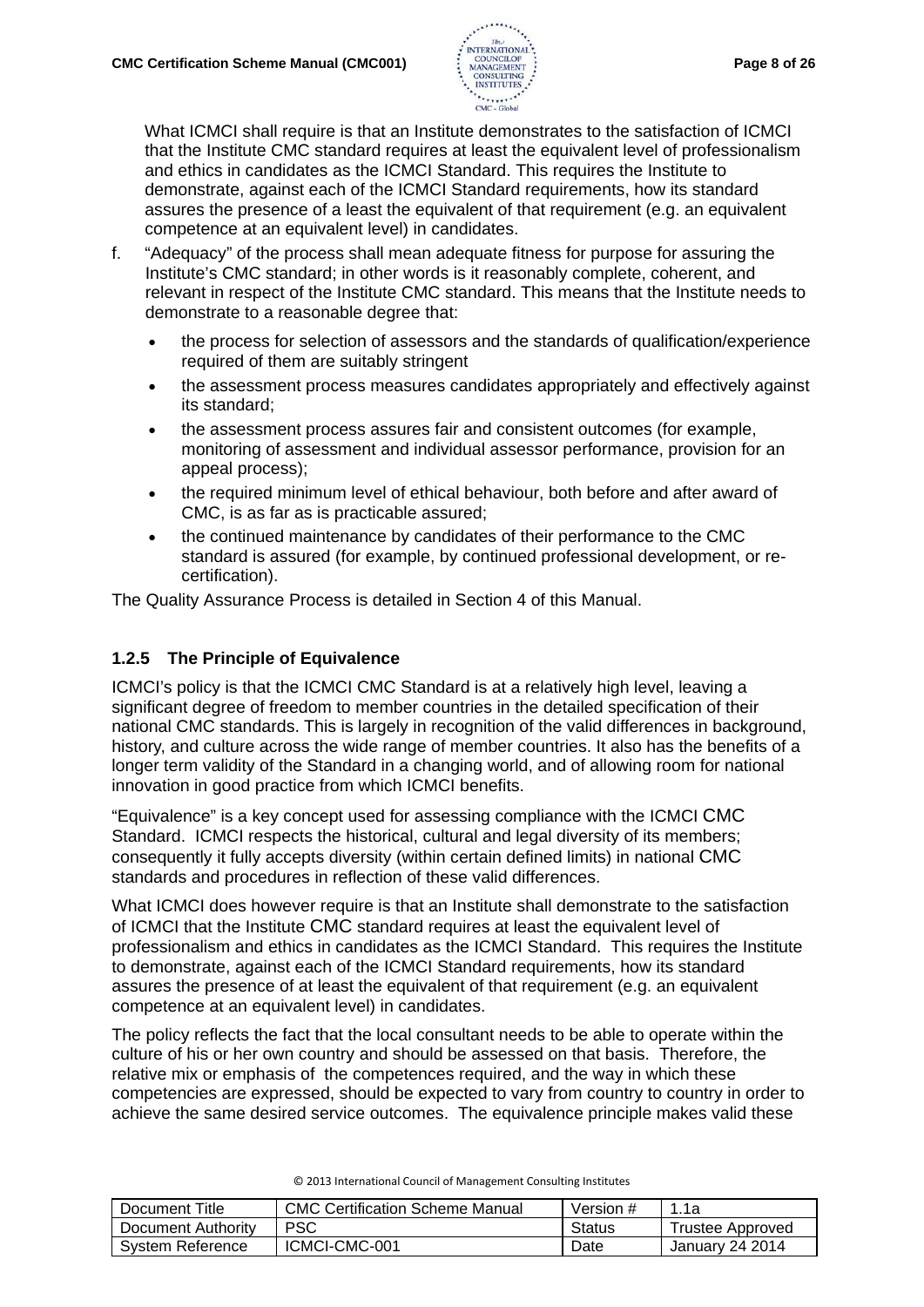

variations in the competence model and the certification process adopted to meet the local needs determined by the local culture – but still within a common universal framework. The equivalence principle emphasises the outcome, or actual effect, of a standard, rather than rigid and detailed compliance to a specific set of means to achieve it.

# **1.2.6 The Principle of Reciprocity**

The CMC mark of excellence is used worldwide to identify a certified management consultant whose competency is recognized and certified by a member institute that is a member of ICMCI. To the extent that the CMC mark is protected within each country, no other individual or institute may use it. However, ICMCI shall provide for reciprocity of the CMC under the following conditions:

- where there is no legal restriction within the member institute's nation against reciprocity
- where the individual who is requesting reciprocity has earned his or her CMC from a nation that meets the ICMCI international model for certification
- where the individual who is requesting reciprocity has relocated to the new country or will be spending substantial or repetitive time on assignments in that country

An ICMCI member institute or association shall grant reciprocity to CMCs from ICMCI qualifying member institutes even if the granting or receiving member institute has more stringent requirements than the sending or qualifying member institute. Reciprocity shall not be offered where a member institute from which the CMC comes does not follow the international model or does not accept reciprocity in its own country.

Individuals who are CMCs shall be permitted to hold memberships simultaneously in more than one ICMCI member institute on the basis of completing the process above without having to meet additional membership requirements.

When an individual requests reciprocity in a second or subsequent ICMCI member institute, the sending institute from which reference is obtained shall always be the member institute in the country of full-time residence.

In the case where an individual's CMC is revoked for cause, the ICMCI member institute exercising such action shall notify any other ICMCI member institute it had previously sent a positive reference for the purpose of granting reciprocity. The granting member institute shall then determine what disciplinary action, if any, it will take in accordance with its own procedures.

National member institutes shall not grant the CMC mark to an individual resident in another country where there is an ICMCI member institute member, except through the reciprocity process. The purpose of this provision is to deter an individual from obtaining a CMC from a member institute with less stringent requirements than the ICMCI member institute in his or her own country of residence and then transferring membership to the member institute in his country of residence.

| Document Title     | CMC Certification Scheme Manual | Version #     | 1.1a             |
|--------------------|---------------------------------|---------------|------------------|
| Document Authority | <b>PSC</b>                      | <b>Status</b> | Trustee Approved |
| System Reference   | ICMCI-CMC-001                   | Date          | January 24 2014  |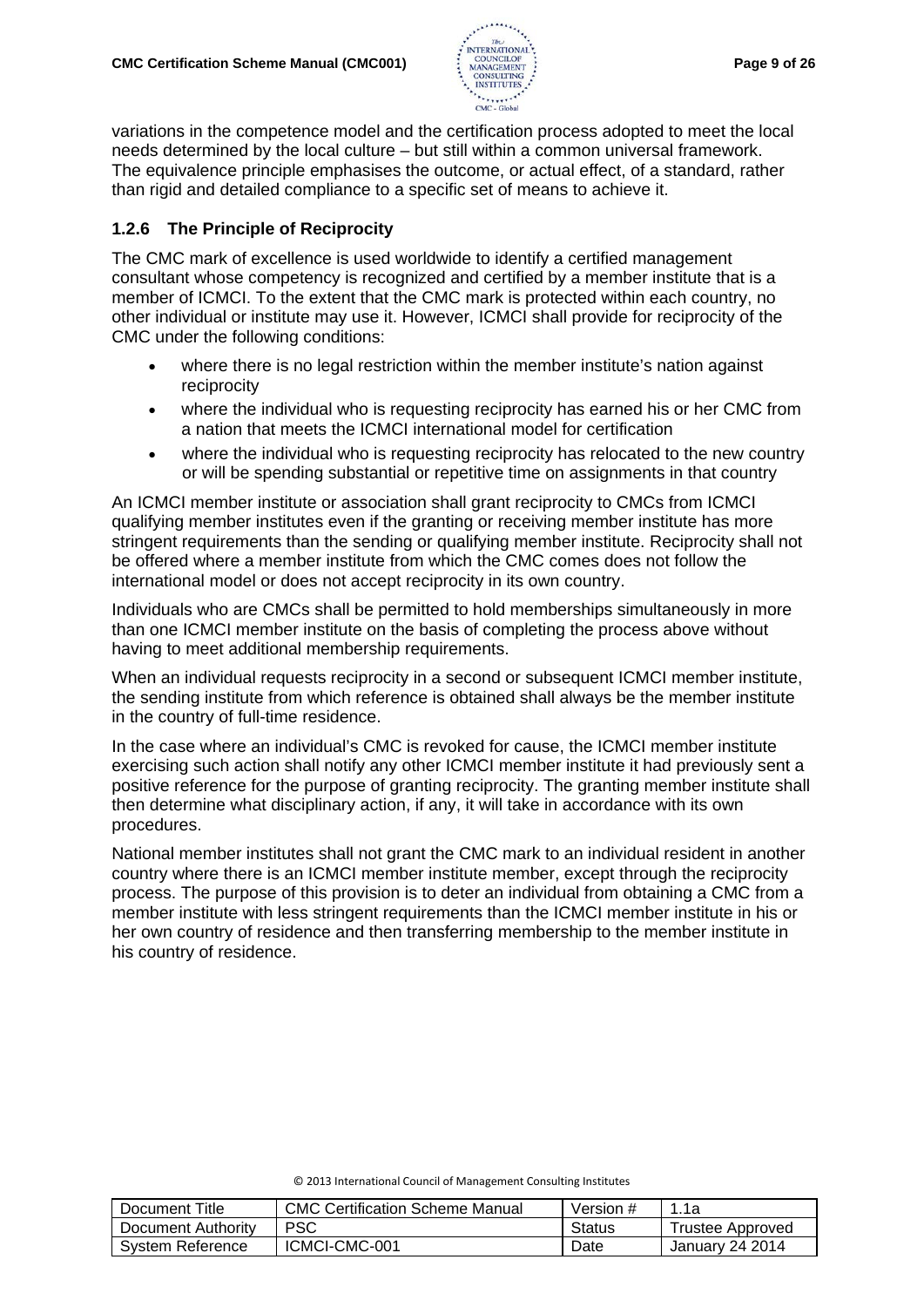

### **1.3 The Consultant's Job and Task Description – ISO/IEC 17024:2012 Clause 8.2b**

The day-to-day activities of management consultants are complex and varied. Projects can vary in length depending on the type of consultancy and the demands of the client. They can involve an individual or a large team and may be based in one location or across various sites including overseas. Typical task involve:

- carrying out research and data collection to understand the client organisation and the sector in which it operates
- conducting analysis
- interviewing client's employees, management team and other stakeholders
- running focus groups and facilitating workshops
- providing coaching or mentoring
- preparing business proposals/presentations
- identifying issues and forming hypotheses and solutions
- presenting findings and recommendations to clients
- implementing recommendations/solutions and ensuring the client receives the necessary assistance to carry it all out
- managing projects and programmes
- leading and managing those within the team, including analysts
- liaising with the client to keep them informed of progress and to make relevant decisions.

# **1.4 Certification requirements – ISO/IEC 17024:2012 Clause 8.2c,d,e,f & 8.4c, 8.4d**

A Certified Management Consultant has met strict certification requirements of the Institute of Management Consultants in his or her country. The initials mean the consultant has met world class standards of competence, ethics and independence, and is eligible for reciprocity between ICMCI member institutes.

The Standard requires a consultant to demonstrate:

- Fulfilment of the requirements of the institute's competence framework
- Relevant educational qualifications
- Experience in their field of consultancy
- Ability to act independently without supervision
- Satisfactory Client references
- Adherence to the institute's Code of Conduct

The CMC Standard is described in more detail in Section 2 of this Manual.

#### **1.5 Certification Process – ISO/IEC 17024:2012 Clause 8.3**

The ICMCI Standard Certification Process is detailed in Section 3 of this Manual.

# **1.6 Representation of interested parties – ISO/IEC 17024:2012 Clause 8.4a,b**

In any development or review of this Certification Scheme ICMCI shall involve interested parties including, but not exclusively, the ExCom, PSC and QAC committees, trustees and member institutes. Where appropriate, ICMCI will consult with the International Accreditation Forum.

| Document Title     | <b>CMC Certification Scheme Manual</b> | Version # | ี่ 1.1a          |
|--------------------|----------------------------------------|-----------|------------------|
| Document Authority | PSC                                    | Status    | Trustee Approved |
| System Reference   | ICMCI-CMC-001                          | Date      | January 24 2014  |

| © 2013 International Council of Management Consulting Institutes |  |
|------------------------------------------------------------------|--|
|------------------------------------------------------------------|--|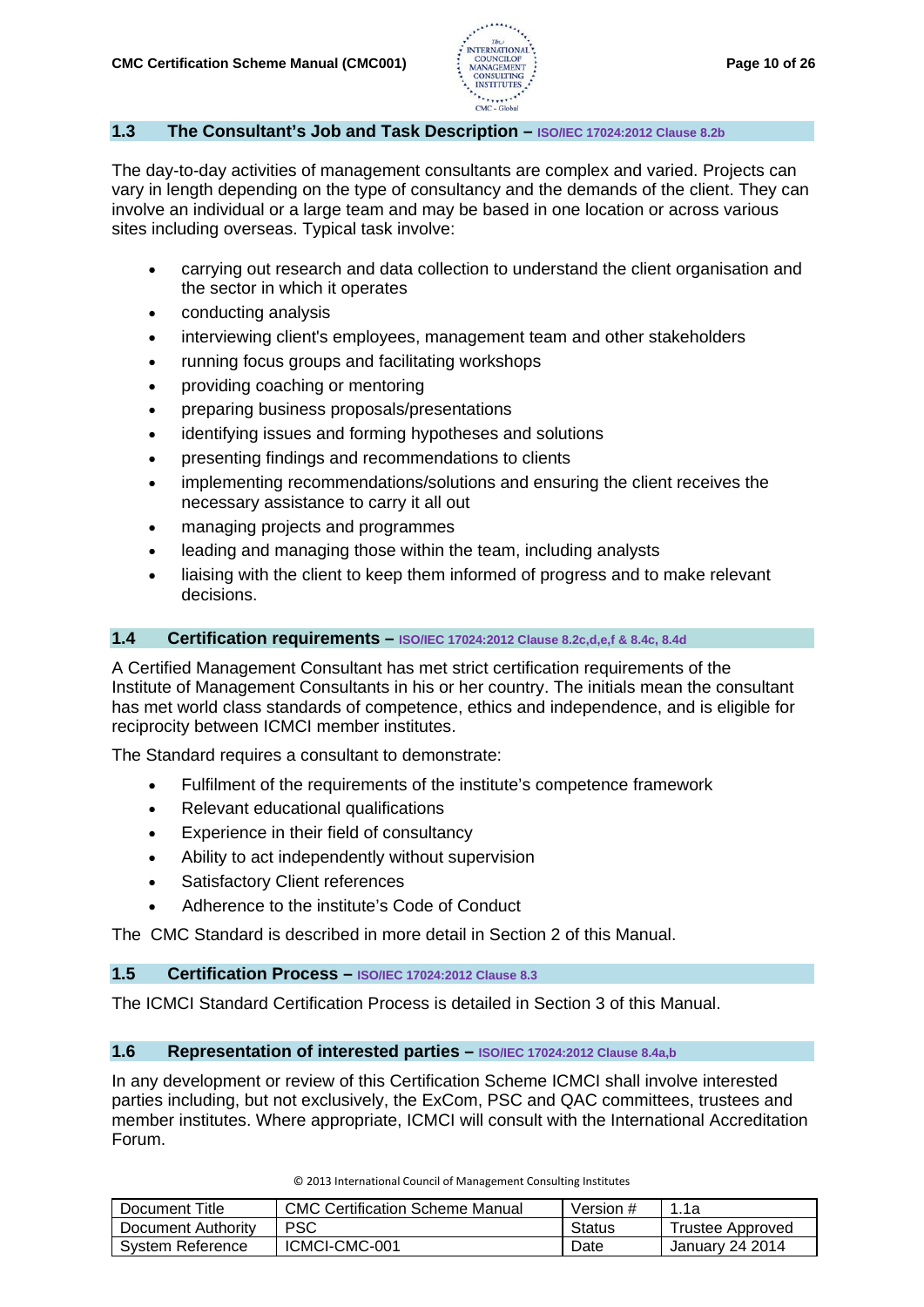

# **1.7 Review, changes and revisions – ISO/IEC 17024:2012 Clauses 8.4e and 8.5**

ICMCI shall carry out a regular, scheduled review, update and publication of the CMC Certification Standard Manual, Competence Framework, Body of Knowledge, Additional Prerequisites and certification methods. The review shall take place at least once every three years and shall take account of input from the interested parties listed in 1.6 above. The results of the review and resultant changes to the Scheme shall be communicated to member institutes together with details of the allowed transition period.

| © 2013 International Council of Management Consulting Institutes |  |
|------------------------------------------------------------------|--|
|------------------------------------------------------------------|--|

| Document Title     | <b>CMC Certification Scheme Manual</b> | Version # | 1.1a             |
|--------------------|----------------------------------------|-----------|------------------|
| Document Authority | <b>PSC</b>                             | Status    | Trustee Approved |
| System Reference   | ICMCI-CMC-001                          | Date      | January 24 2014  |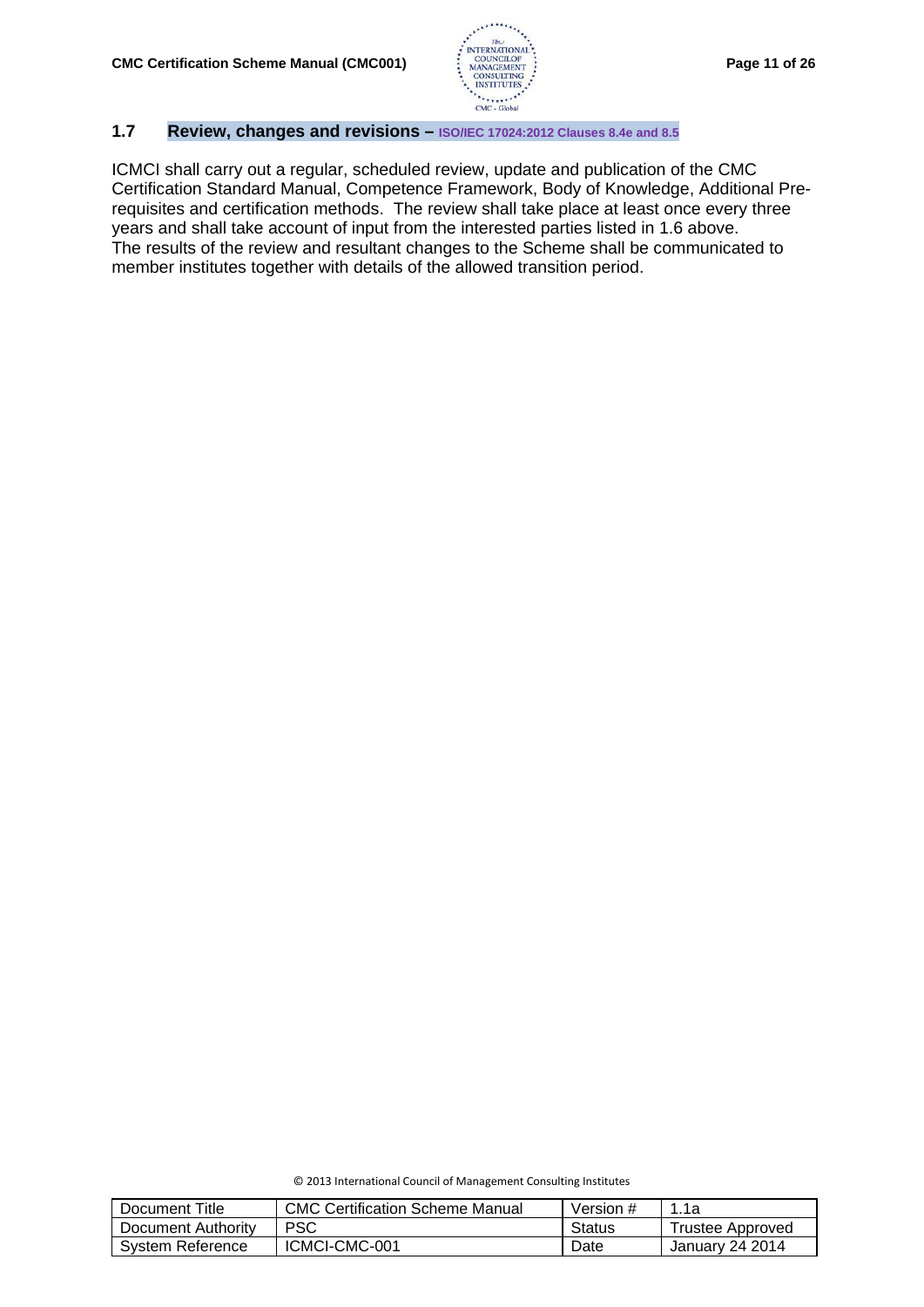

# **2 The CMC Standard - ISO/IEC 17024:2012 Clause 8.2**

#### **2.1 Competence Framework - ISO/IEC 17024:2012 Clause 8.2c**

The CMC Competence Framework specifies the [cluster](http://www.businessdictionary.com/definition/cluster.html) of **related [abilities,](http://www.businessdictionary.com/definition/ability.html) [commitments,](http://www.businessdictionary.com/definition/commitment.html) [knowledge,](http://www.businessdictionary.com/definition/knowledge.html) and [skills](http://www.businessdictionary.com/definition/skill.html)** that a management consultant should demonstrate in practice in order to successfully complete an assignment, independently and unsupervised; all of which are underpinned by a code of conduct and professional ethics – **professional behaviours**. It sets out a standard for those within the profession that is equally relevant for sole practitioners, niche players, and internal consultancies as well as for the major practices and firms. It can be used as a **benchmark for clients** in developing their expectations of consultants as well as by academic bodies and **training providers** to align offerings to the market.

The CMC Competence Framework and the accompanying Range Statements are given as *Appendix 1 Specimen CMC Competence Framework (CMC002)* and *Appendix 2 CMC Competence Framework Range Statements (CMC002a)* to this Manual.

### **2.2 Common Body of Knowledge** - **ISO/IEC 17024:2012 Clause 8.2b**

The ICMCI Summary Common Body of Knowledge is a broad statement of topics that covers the scope of a management consultant's work. Each member institute of ICMCI should have its own Body of Knowledge developed to incorporate relevant ICMCI materials presented herein plus local requirements.

The Summary Body of Knowledge applies to all management consultants. In addition, consultants are expected to have functional knowledge in the form of their subject matter expertise. This specialist knowledge is outside the scope of this Summary Body of Knowledge, which relates to the process of delivering that expertise to the benefit of the client.

ICMCI member institutes may use this Summary Body of Knowledge to:

- help in defining the body of knowledge in their own country
- assess the scope of their own body of knowledge
- determine the topics that should be included in training for management consultants

The Summary Body of Knowledge is given as *Appendix 4 Summary Common Body of Knowledge (CMC004)* to this Manual.

#### **2.3 Code of Professional Conduct** - **ISO/IEC 17024:2012 Clause 8.2f**

The member institute shall have a Code of Professional Conduct and shall have in place arrangements to ensure that their Code is publicised and accessible to consultants and to other stakeholders in management consulting. It should, for example, be easily accessible on the institute's web site.

| Document Title     | <b>CMC Certification Scheme Manual</b> | Version # | 1.1a             |
|--------------------|----------------------------------------|-----------|------------------|
| Document Authority | PSC                                    | Status    | Trustee Approved |
| System Reference   | ICMCI-CMC-001                          | Date      | January 24 2014  |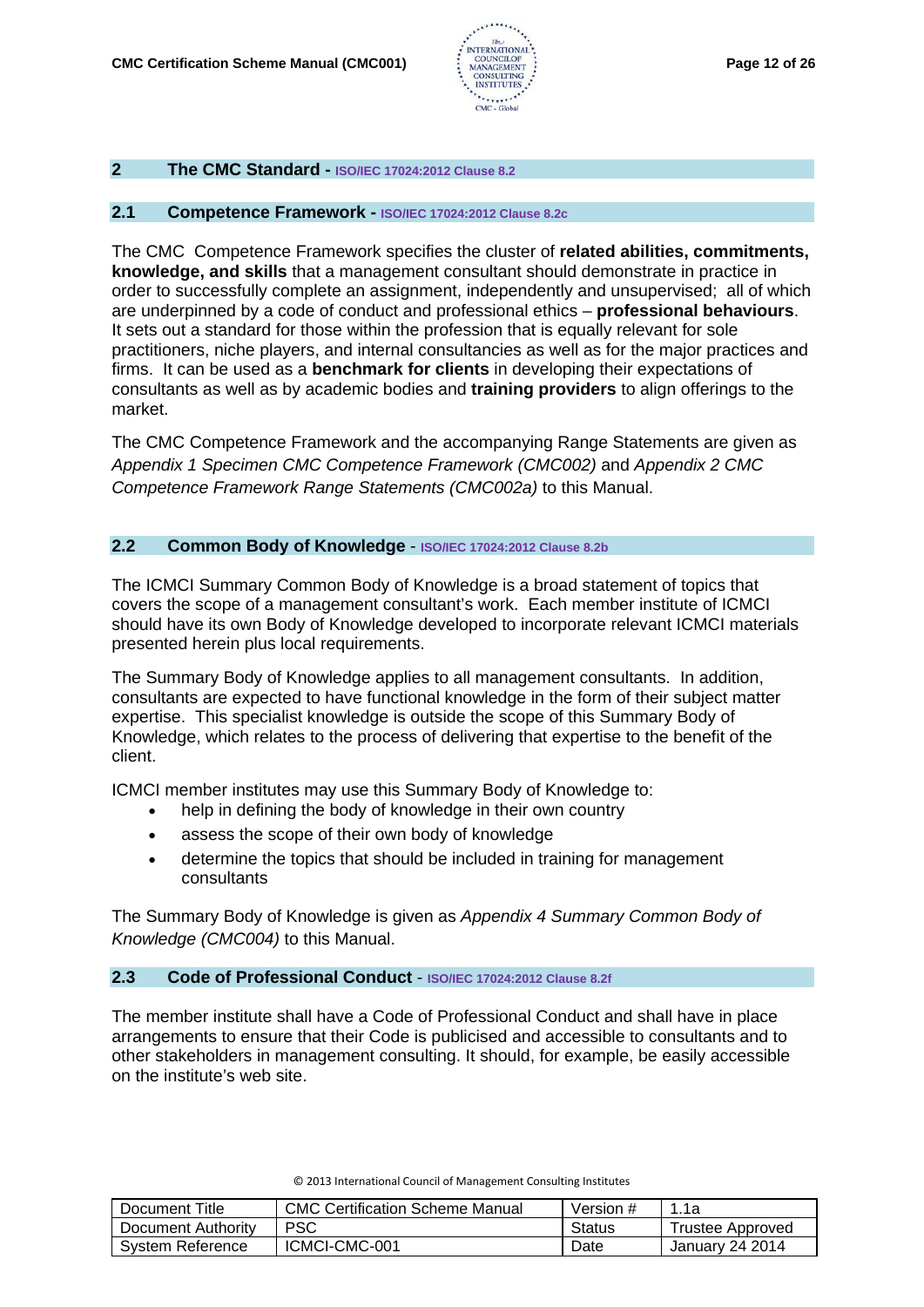

Institute members practising as management consultants should affirm their understanding, and agreement and conformance with the Code on a regular basis. They should also be encouraged to refer to the Code in contracting with clients.

The institute should seek to promote the Code through the training given to consultants and managers.

The institute should have arrangements for helping members resolve ethical dilemmas arising from the application of the Code.

There should be arrangements for reviewing the scope and wording of the Code from time to time.

The Code of Professional Conduct is given as *Appendix 3 Factors to Consider in a Code of Professional Conduct (CMC003)* to this Manual.

# **2.4 Additional Pre-requisites** - **ISO/IEC 17024:2012 Clause 8.2d & 8.2e**

Additional pre-requisites include:

- **Education**
- Membership Requirements
- Specialist Functional Knowledge
- Specialist Sectoral Knowledge
- Continuing Personal Development

The detailed statements of Pre-requisites are given as *Appendix 5 Additional Pre-requisites (CMC005)* to this Manual.

| Document Title     | <b>CMC Certification Scheme Manual</b> | Version # | 1.1a                   |
|--------------------|----------------------------------------|-----------|------------------------|
| Document Authority | PSC                                    | Status    | Trustee Approved       |
| System Reference   | ICMCI-CMC-001                          | Date      | <b>January 24 2014</b> |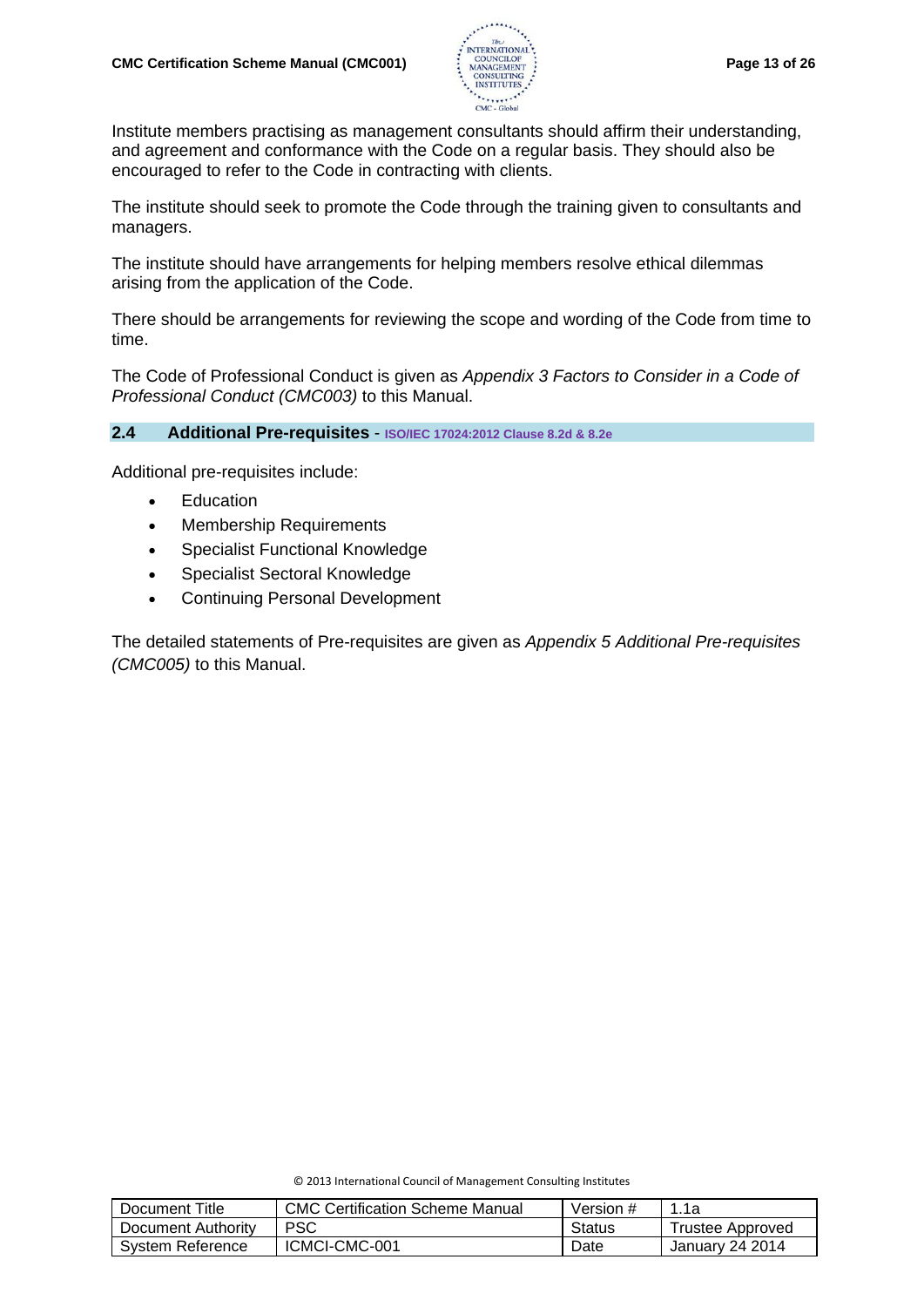

|        | 3 ICMCI CMC Certification Process Standard - ISO/IEC 17024:2012 Clause 9 |                                                                                                                                                                                                                                                                                                                                                                                                                                                                             |  |  |
|--------|--------------------------------------------------------------------------|-----------------------------------------------------------------------------------------------------------------------------------------------------------------------------------------------------------------------------------------------------------------------------------------------------------------------------------------------------------------------------------------------------------------------------------------------------------------------------|--|--|
| Policy | General Approach                                                         | This is the ICMCI Standard for the certification process for the<br>assessment of candidates for the award of CMC. Its aim is to codify the<br>Standard completely, in terms of the recognised, main-stream good<br>practice for CMC certification and it follows the ICMCI's policy that the<br>CMC standard is at a relatively high level, leaving significant degree of<br>freedom to member countries in the detailed specification of their national<br>CMC standards. |  |  |
|        | General<br>Requirements                                                  | Each member institute's CMC standard and certification process,<br>together with the application of the standard and the operation of the<br>certification process, shall be controlled and overseen by a professional<br>committee (or equivalent) comprised predominantly of CMCs, which<br>should report directly to the institute's governing council.                                                                                                                  |  |  |
|        |                                                                          | Guidance Note: The members of the professional committee controlling a<br>member institute's CMC standard and certification process should be<br>elected (directly or indirectly) by the professional members of the institute.                                                                                                                                                                                                                                             |  |  |
|        |                                                                          | Member institutes shall not outsource decisions for granting, maintaining,<br>recertifying, extending, reducing, suspending or withdrawing certification.                                                                                                                                                                                                                                                                                                                   |  |  |
|        |                                                                          | The member institute shall confine its decision on certification to those<br>matters specifically related to the requirements of their certification<br>scheme.                                                                                                                                                                                                                                                                                                             |  |  |
|        |                                                                          | The decision on certification of a candidate shall be made solely by the<br>member institute on the basis of the information gathered during the<br>certification process.                                                                                                                                                                                                                                                                                                  |  |  |
|        |                                                                          | Personnel who make the decision on certification shall not have<br>participated in the examination or training of the candidate.<br>Guidance Note: The decision will normally be taken by the professional<br>committee with oversight for the certification process.                                                                                                                                                                                                       |  |  |
|        |                                                                          | The personnel who make certification decisions shall have sufficient<br>knowledge of and experience with the certification process to determine if<br>the certification requirements have been met.                                                                                                                                                                                                                                                                         |  |  |
|        |                                                                          | Certification shall not be granted until all certification requirements are<br>fulfilled.                                                                                                                                                                                                                                                                                                                                                                                   |  |  |
| 3.1    | Application - ISO/IEC 17024:2012 Clause 9.1                              |                                                                                                                                                                                                                                                                                                                                                                                                                                                                             |  |  |
| 3.1.1  | Certification overview                                                   | As part of the application process, an overview of the CMC certification<br>processes will be made available to all applicants.                                                                                                                                                                                                                                                                                                                                             |  |  |
|        |                                                                          | The overview will include as a minimum – certification scope and<br>requirements, a description of the assessment process, the applicant's<br>rights, the fees, the certified person's duties and a notice to the applicant<br>of his/her opportunity to declare a request for accommodation of special<br>needs.                                                                                                                                                           |  |  |
| 3.1.2  | The application                                                          | CMC applicants will complete and sign an application, which will<br>comprise, as a minimum, the following information:                                                                                                                                                                                                                                                                                                                                                      |  |  |
|        |                                                                          | Information required to identify the applicant.<br>a                                                                                                                                                                                                                                                                                                                                                                                                                        |  |  |
|        |                                                                          | b<br>The scope of the desired certification.                                                                                                                                                                                                                                                                                                                                                                                                                                |  |  |
|        |                                                                          | A statement from the applicant confirming that they agree to comply<br>с                                                                                                                                                                                                                                                                                                                                                                                                    |  |  |

with the certification requirements and to supply any information

| Document Title     | <b>CMC Certification Scheme Manual</b> | Version # | 1.1a                   |
|--------------------|----------------------------------------|-----------|------------------------|
| Document Authority | <b>PSC</b>                             | Status    | Trustee Approved       |
| System Reference   | ICMCI-CMC-001                          | Date      | <b>January 24 2014</b> |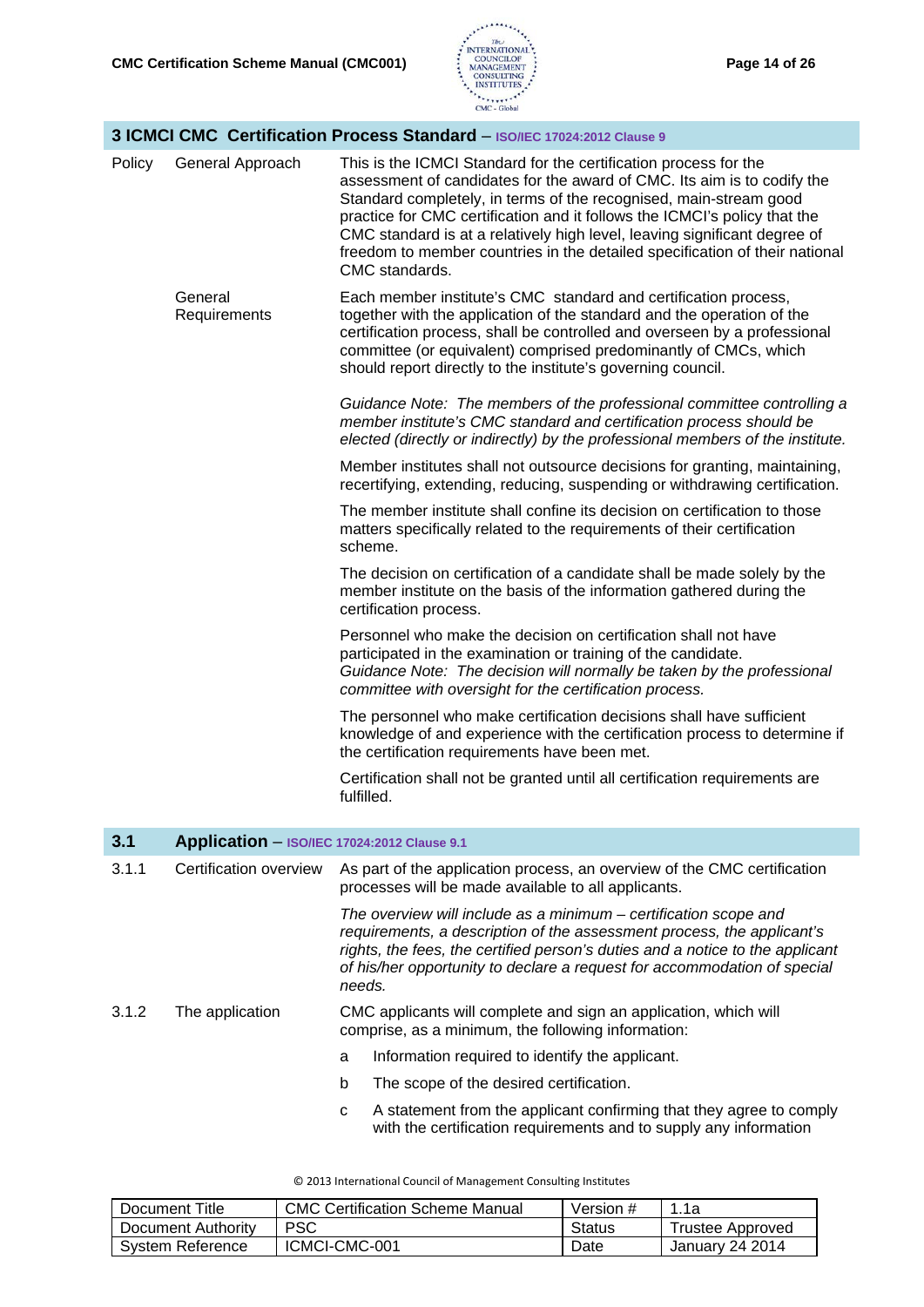

#### needed for assessment.

- d Supporting information to demonstrate compliance with the requirements of the Standard as in 3.3.2 below.
- 3.1.3 Review of application The application will be reviewed by a qualified institute person for completeness before acceptance into the certification process. A qualified institute person will verify the applicant's academic and professional qualifications against documentary evidence supplied in accordance with the particular requirements of the institute - these could include degrees, diplomas, certificates and accreditations.

### **3.2 Assessment** – **ISO/IEC 17024:2012 Clause 9.2**

- 3.2.1 In order to maintain the CMC Standard at a relatively high level but leave significant degree of freedom to member countries in the detailed specification of their national CMC standards, it is important for the CMC Certification Process Standard to hold a balance between mandatory requirements on one hand, and guidelines of good practice on the other – with requirements made mandatory only where this is seen as essential. Consequently, the structure of the Process Standard comprises two main elements:
	- **Mandatory Requirements** These are elements or characteristics which a member country's CMC certification process must contain, if it is to be compliant with the ICMCI Standard. In the triennial country assessment process, assessors will expect the country to demonstrate that its certification process meets all these mandatory requirements as a minimum, if it is to be compliant with the ICMCI Standard. **Formal Guidelines** These are not mandatory for compliance, but embody ICMCI recommended good practice in the certification process, for the information and guidance of member countries. Each is grouped together with the particular mandatory requirement with which it is associated. Although these guidelines are not mandatory, country assessors will take them into account when undertaking triennial assessments. Some of the guidelines may, with the evolution of the Standard over time, be expected eventually to become mandatory requirements also.
- 3.2.2 In addition, *Appendix 6 Matrix of Preferred and Acceptable Assessment Techniques (CMC006)* contains a definition of the techniques for assessment of CMC candidates which are recognised by ICMCI, together with a matrix showing the "preferred" and "acceptable" techniques for assessing each competence sub-set in ICMCI's Competency Framework.

| 3.3   | <b>Examination</b> $-$ ISO/IEC 17024:2012 Clause 9.3 |   |                                                                                                                                                                                                                                                                                                                                                                                                   |
|-------|------------------------------------------------------|---|---------------------------------------------------------------------------------------------------------------------------------------------------------------------------------------------------------------------------------------------------------------------------------------------------------------------------------------------------------------------------------------------------|
| 3.3.1 | Mandatory                                            |   | The certification process should have at least two separate stages:<br>a review of documentary evidence, and a structured face to face element<br>with the candidate. Together, these two stages should explicitly test each<br>competence sub-set. Other elements, such as written examination, or a<br>detailed case study, may also be included at the discretion of the country<br>institute. |
|       | Associated<br>Guidelines                             | a | The results of the documentary assessment should be available to<br>the assessors undertaking the face to face assessment, together with<br>any indications of particular areas to be explored further face to face,<br>so that they can take a balanced and total judgement.                                                                                                                     |
|       |                                                      | b | The face to face element of the certification process should comprise<br>both a presentation from the candidate, preferably on a particular                                                                                                                                                                                                                                                       |

| Document Title     | <b>CMC Certification Scheme Manual</b> | Version # | _1.1a            |
|--------------------|----------------------------------------|-----------|------------------|
| Document Authority | PSC.                                   | Status    | Trustee Approved |
| System Reference   | ICMCI-CMC-001                          | Date      | January 24 2014  |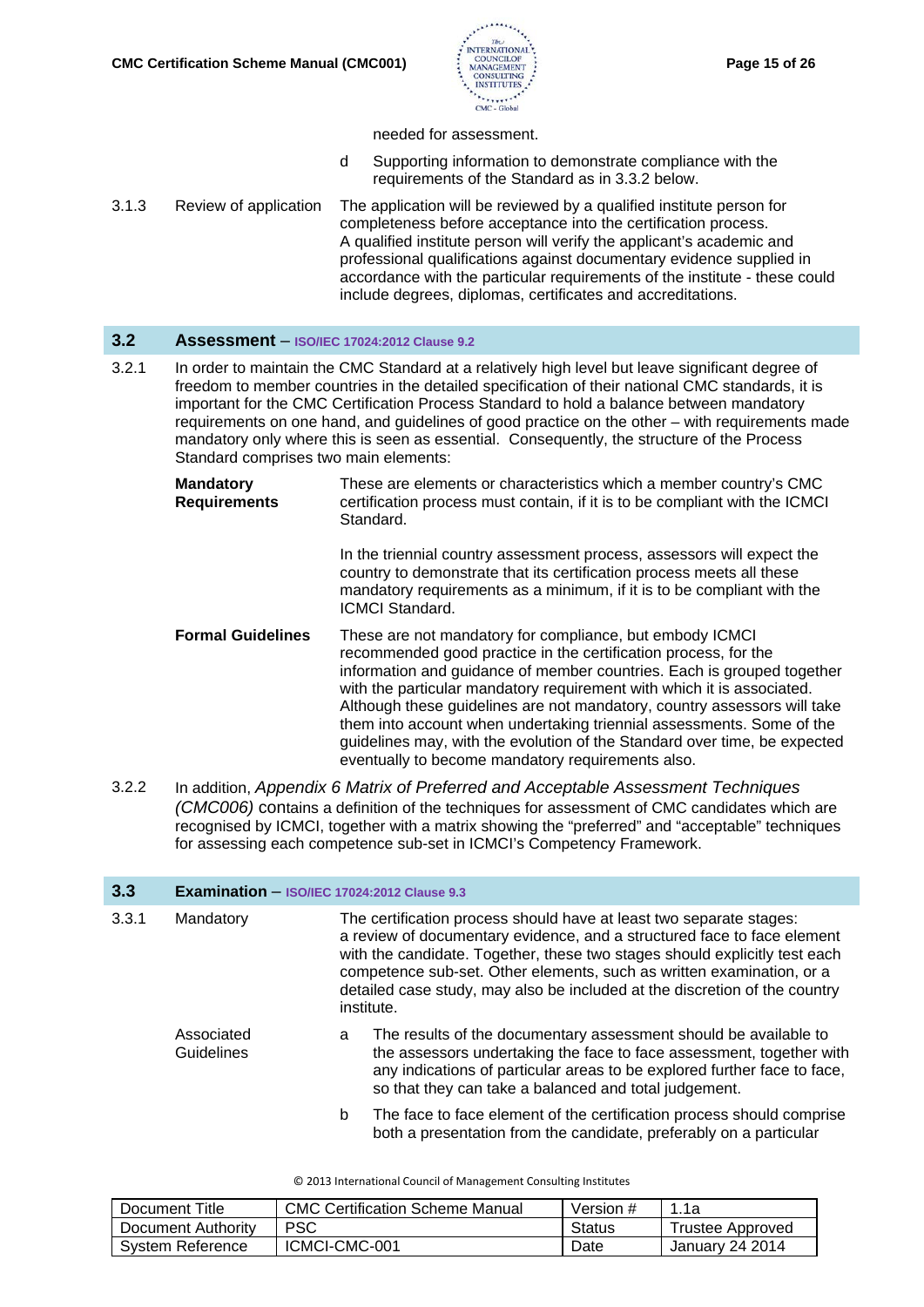

assignment or if not on a professional area, and a structured interview with the assessors. The assessors' specific findings and the overall outcome should be formally recorded.

| 3.3.2 | Mandatory                                | The documentary evidence required from candidates should include at<br>least an application form, a detailed CV, certificates for degrees and other<br>academic and professional qualification as appropriate, at least 3 fairly<br>detailed written assignment descriptions to a defined format (which should<br>include learning points), and client contact information for each<br>assignment description.                                                                                                                  |
|-------|------------------------------------------|---------------------------------------------------------------------------------------------------------------------------------------------------------------------------------------------------------------------------------------------------------------------------------------------------------------------------------------------------------------------------------------------------------------------------------------------------------------------------------------------------------------------------------|
| 3.3.3 | Mandatory                                | References should be obtained by the institute from at least two of the<br>clients involved in the case studies submitted by the candidate, either<br>orally by telephone, by confidential written questionnaire or other suitable<br>technique. A qualified institute assessor will evaluate the Client<br>references and other testimonials.                                                                                                                                                                                  |
| 3.3.4 | Mandatory                                | The certification process should be defined by explicit written guidelines,<br>supported as appropriate by checklists, and by standard forms to record<br>results.                                                                                                                                                                                                                                                                                                                                                              |
| 3.3.5 | Mandatory                                | Mandatory The review of documentary evidence should be carried out by<br>at least one qualified examiner, and the face to face element by at least<br>two qualified examiners.<br>To be deemed qualified, examiners should be either CMCs of the institute,<br>or qualified external assessment professionals, and in either case should<br>have been trained in the national CMC standard and certification                                                                                                                    |
| 3.3.6 | Mandatory                                | A competency framework which is at least the equivalent of the<br>ICMCI CMC Specimen Competency Framework as agreed by Congress,<br>should be a central element of any member country's CMC standard, and<br>CMC candidates should be explicitly and primarily assessed against this.                                                                                                                                                                                                                                           |
|       | <b>Associated Guideline</b>              | The Definition of Competences as given in the ICMCI Competency<br>Framework should be used as formal guidance by member countries in<br>establishing their own competency framework                                                                                                                                                                                                                                                                                                                                             |
| 3.3.7 | Mandatory                                | In assessing CMC candidates, each competency sub-set in the<br>ICMCI Competency Framework (or its equivalent in the member country's<br>competency framework) should be assessed at least twice, using different<br>techniques. These techniques should be either "acceptable" or "preferred"<br>techniques for the relevant competency subset from the ICMCI<br>Matrix of Preferred and Acceptable Assessment Techniques attached in<br>Annex E of this document, with at least one of these being a "preferred"<br>technique. |
| 3.3.8 | Mandatory                                | Each CMC candidate should formally undertake to abide by the member<br>institute's Code of Professional Conduct, which should be consistent<br>with the ICMCI Code of Professional Conduct.                                                                                                                                                                                                                                                                                                                                     |
| 3.4   | Decision - ISO/IEC 17024:2012 Clause 9.4 |                                                                                                                                                                                                                                                                                                                                                                                                                                                                                                                                 |
| 3.4.1 | Mandatory                                | The examiners will ensure that the information gathered during the<br>certification process is sufficient:<br>a) for the member institute to make a decision on certification;<br>b) for traceability in the event, for example, of an appeal or a complaint.                                                                                                                                                                                                                                                                   |
|       | Mandatory                                | The result of the Examination will be communicated to the applicant and<br>will be kept by the institute as a record. The result will be either:                                                                                                                                                                                                                                                                                                                                                                                |
|       |                                          | The Examination was successful and the candidate will be awarded<br>a<br>CMC status.                                                                                                                                                                                                                                                                                                                                                                                                                                            |

| Document Title     | <b>CMC Certification Scheme Manual</b> | Version # | 1.1a             |
|--------------------|----------------------------------------|-----------|------------------|
| Document Authority | <b>PSC</b>                             | Status    | Trustee Approved |
| System Reference   | ICMCI-CMC-001                          | Date      | January 24 2014  |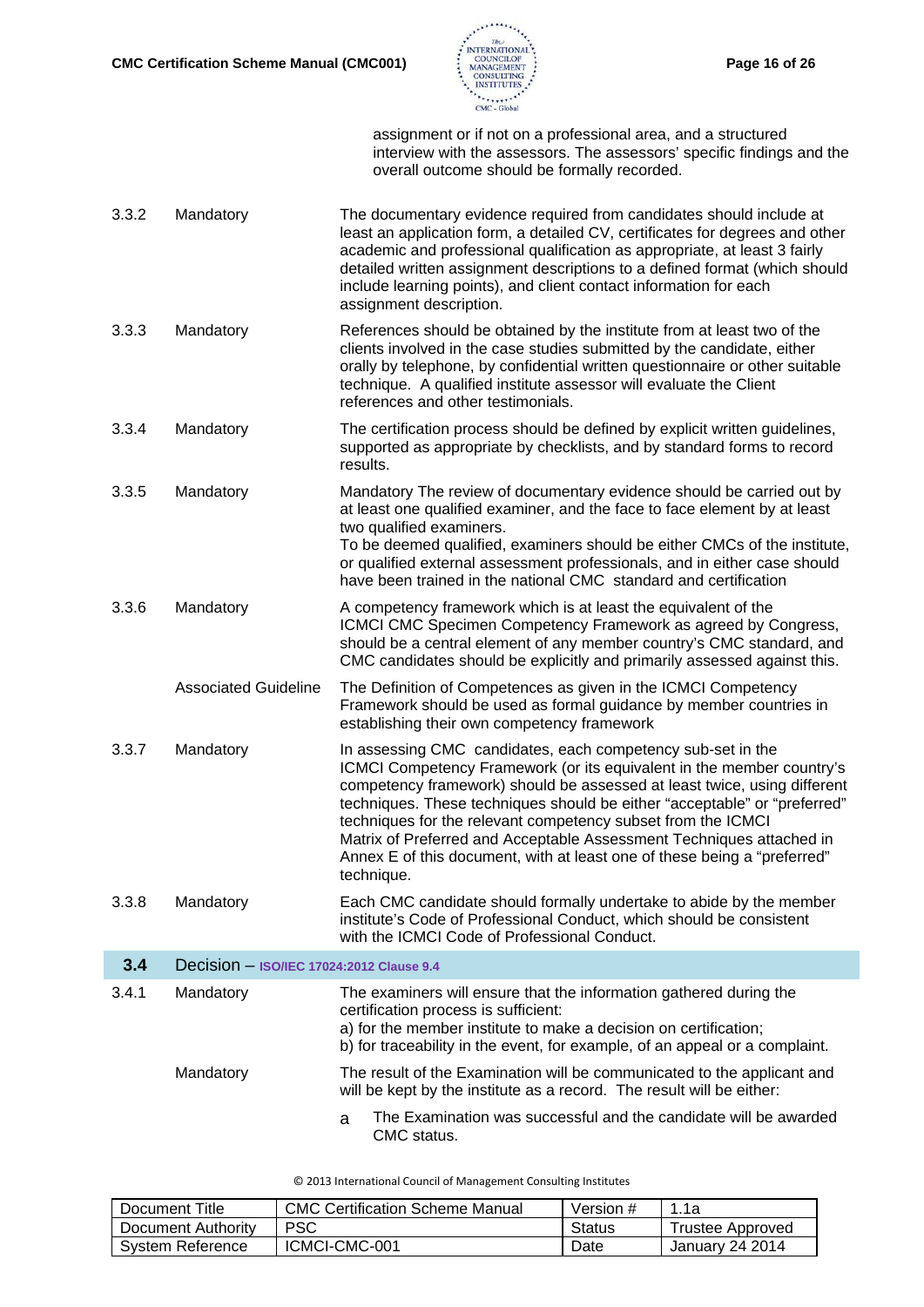

- b The Examination was largely successful but the candidate will only be awarded CMC status on the condition that specific additional information or clarification is provided. Certification will not be granted until all certification requirements are fulfilled.
- c The Examination was unsuccessful. The Assessors will provide feedback to the candidate on the aspects of the Examination that did not fulfil requirements.

| 3.5   |           | Sanctions, suspension, reduction and withdrawal - ISO/IEC 17024:2012 9.5                                                                                                                                                                                                                                                                                                                                                                                                                                                                                                                                                                            |
|-------|-----------|-----------------------------------------------------------------------------------------------------------------------------------------------------------------------------------------------------------------------------------------------------------------------------------------------------------------------------------------------------------------------------------------------------------------------------------------------------------------------------------------------------------------------------------------------------------------------------------------------------------------------------------------------------|
| 3.5.1 | Mandatory | The member institute shall have a policy and documented procedure for<br>suspension or withdrawal of the certification in the case of a certified<br>consultant failing to comply with competence requirements or failing to<br>abide by the Code of Professional Conduct of the institute.<br>The policy and procedure for raising a complaint or grievance should be<br>made publicly available without request and there should be a facility in<br>place for dealing with direct enquiries to the institute on these matters.<br>Guidance Note: This could be stated on the institute web site.<br>The procedure will include clauses to cover: |
|       |           | How a complaint or grievance is to be handled and the<br>a<br>organisational and financial arrangements for so doing.                                                                                                                                                                                                                                                                                                                                                                                                                                                                                                                               |

- b How complaints or grievances that fall outside the scope of the Competence Framework of Code of Professional Conduct (e.g. a commercial disagreement) are to be identified and handled.
- c The basis on which evidence is to be taken and a decision made, which is transparent and fair to all those involved.
- d What arrangements, if any, there are to appeal against a decision.
- e A clear statement of the range of sanctions and, where appropriate, remedies.
- f Arrangements for what publicity should be attached to a complaint, whether found to be substantiated or not.
- g Arrangements for withdrawal of the certification or reduction of the scope of certification in case of failure to resolve the issues that have resulted in a suspension, in a time established by the institute
- h Enforceable arrangements with the CMC certified consultant to ensure that, in the event of suspension of certification, he or she refrains from further promotion of their certification while they are suspended.
- i Enforceable arrangements with the CMC certified consultant to ensure that, in the event of withdrawal of certification, he or she refrains from use of all references to a certified status.

| 3.6   |           | Re-certification - ISO/IEC 17024:2012 Clause 9.6                                                                                                                                                                                                                                                                          |
|-------|-----------|---------------------------------------------------------------------------------------------------------------------------------------------------------------------------------------------------------------------------------------------------------------------------------------------------------------------------|
| 3.6.1 | Mandatory | The member institute shall have a documented procedure for<br>implementation of a recertification process that ensures it confirms<br>continued competence of the CMC certified consultant and his/her<br>ongoing compliance with current scheme requirements including<br>adherence to the Code of Professional Conduct. |
| 3.6.2 | Mandatory | The selected recertification activities shall be adequate to ensure that<br>there is impartial assessment to confirm the continuing competence of the<br>CMC certified consultant.                                                                                                                                        |

Formal Guidance The member institute will base the recertification period on a rationale for

| Document Title     | <b>CMC Certification Scheme Manual</b> | Version # | 1.1a             |
|--------------------|----------------------------------------|-----------|------------------|
| Document Authority | <b>PSC</b>                             | Status    | Trustee Approved |
| System Reference   | ICMCI-CMC-001                          | Date      | January 24 2014  |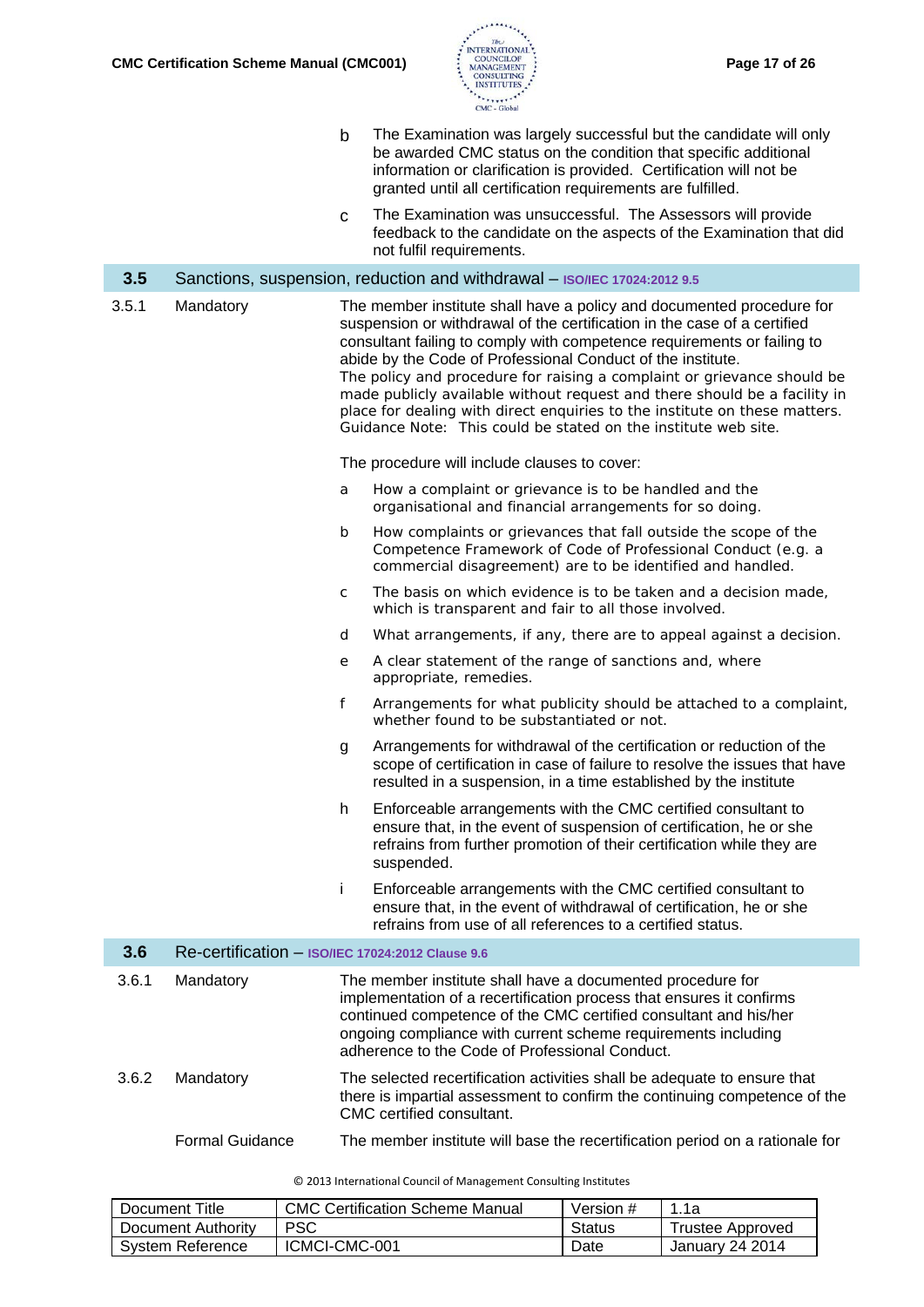

|       |                                            | that takes into account, where relevant, local regulatory requirements,<br>frequency of changes to normative documents, the risks resulting from an<br>incompetent person, requirements of interested parties and the frequency<br>and content of ICMCI surveillance activities.          |
|-------|--------------------------------------------|-------------------------------------------------------------------------------------------------------------------------------------------------------------------------------------------------------------------------------------------------------------------------------------------|
|       |                                            | Guidance Note: The recertification period will normally be 3 years.                                                                                                                                                                                                                       |
|       |                                            | The recertification process will include at least the following:                                                                                                                                                                                                                          |
|       |                                            | confirmation of continuing satisfactory work and work experience<br>a<br>records                                                                                                                                                                                                          |
|       |                                            | continuing professional development;<br>b                                                                                                                                                                                                                                                 |
|       |                                            | client references<br>c                                                                                                                                                                                                                                                                    |
|       |                                            | The following may also be included as optional additions:                                                                                                                                                                                                                                 |
|       |                                            | structured interviews;<br>d                                                                                                                                                                                                                                                               |
|       |                                            | on-site assessment;<br>е                                                                                                                                                                                                                                                                  |
|       |                                            | f<br>examination;                                                                                                                                                                                                                                                                         |
| 3.7   | Appeals - ISO/ IEC 17024:2012 Clause 9.8   |                                                                                                                                                                                                                                                                                           |
| 3.7.1 | Mandatory                                  | The member institute shall have a documented process to receive,<br>evaluate and make decisions on appeals against the results of the<br>certification process.                                                                                                                           |
|       |                                            | Policies and procedures shall ensure that all appeals are dealt with in a<br>constructive, impartial and timely manner.                                                                                                                                                                   |
|       |                                            | A description of the appeals-handling process shall be publicly accessible<br>without request.                                                                                                                                                                                            |
|       |                                            | The member institute shall acknowledge receipt of the appeal and shall<br>provide the appellant with progress reports and the outcome and shall<br>give formal notice to the appellant of the end of the appeals-handling<br>process.                                                     |
| 3.7.2 | Mandatory                                  | The appeals-handling process shall include at least the following elements<br>and methods:                                                                                                                                                                                                |
|       |                                            | the process for receiving, validating and investigating the appeal, and<br>а<br>for deciding what actions are to be taken in response to it, taking into<br>account the results of previous similar appeals;                                                                              |
|       |                                            | b<br>tracking and recording appeals, including actions undertaken to<br>resolve them;                                                                                                                                                                                                     |
|       |                                            | ensuring that, if applicable, appropriate corrections and corrective<br>C<br>actions are taken.                                                                                                                                                                                           |
| 3.7.3 | Mandatory                                  | The member institute shall be responsible for all decisions at all levels of<br>the appeals-handling process and shall ensure that the decision-making<br>personnel engaged in the appeals handling process are different from<br>those who were involved in the decision being appealed. |
| 3.7.4 | Mandatory                                  | Submission, investigation and decision on appeals shall not result in any<br>discriminatory actions against the appellant.                                                                                                                                                                |
| 3.8   | Complaints - ISO/IEC 17024:2012 Clause 9.9 |                                                                                                                                                                                                                                                                                           |
| 3.8.1 | Mandatory                                  | The member institute shall have a documented process to receive,<br>evaluate and make decisions on complaints.<br>A description of the complaints-handling process shall be accessible                                                                                                    |

| Document Title     | <b>CMC Certification Scheme Manual</b> | Version # | 1.1a             |
|--------------------|----------------------------------------|-----------|------------------|
| Document Authority | <b>PSC</b>                             | Status    | Trustee Approved |
| System Reference   | ICMCI-CMC-001                          | Date      | January 24 2014  |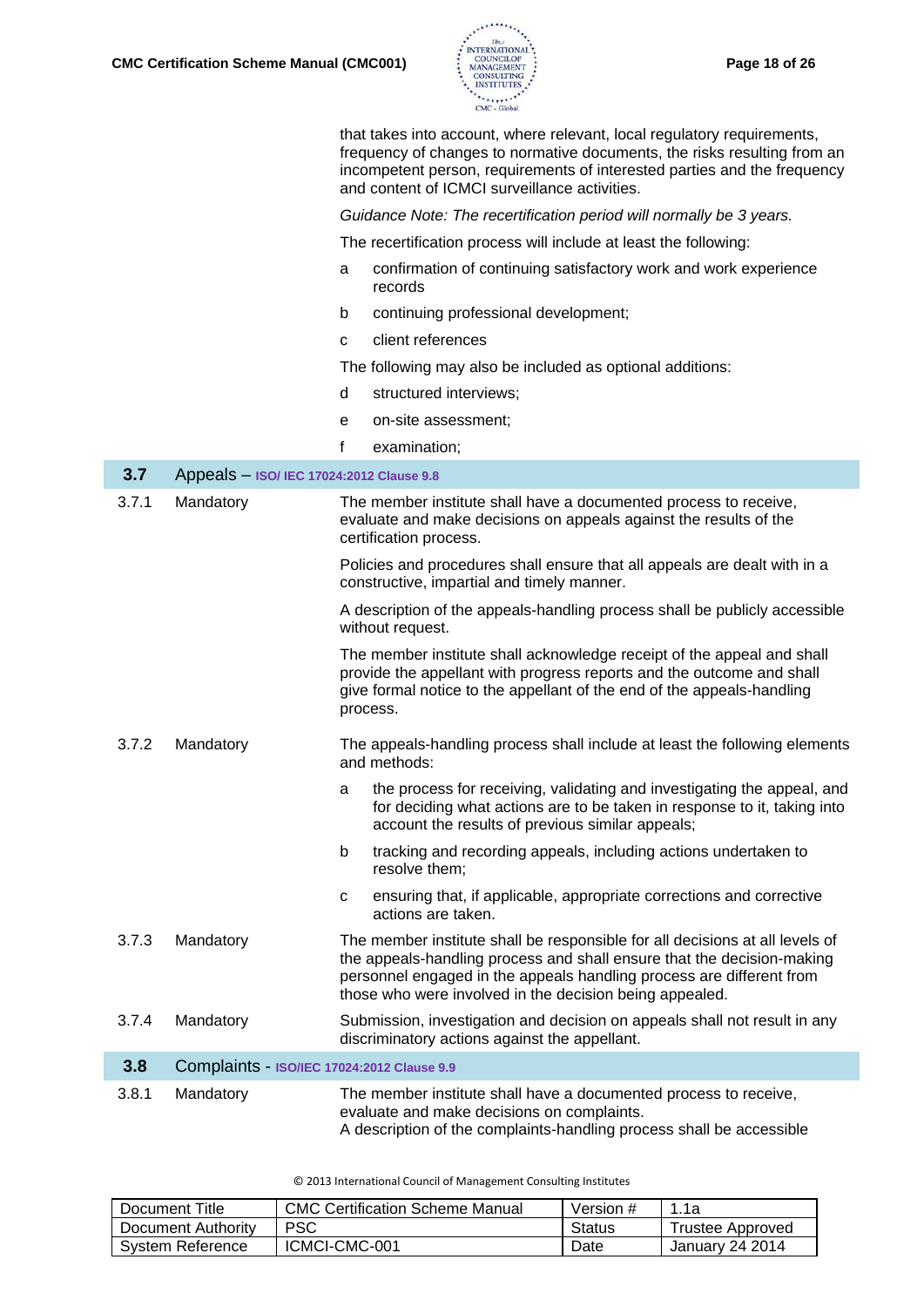

| without request. The procedures shall treat all parties fairly and equitably.<br>The policies and procedures shall ensure that all complaints are handled<br>and processed in a constructive, impartial and timely manner.<br>The complaints-handling process shall be subject to requirements for<br>confidentiality, as it relates to the complainant and to the subject of the<br>complaint. |                        |                                                                                                                                                                                                                    |  |  |  |
|-------------------------------------------------------------------------------------------------------------------------------------------------------------------------------------------------------------------------------------------------------------------------------------------------------------------------------------------------------------------------------------------------|------------------------|--------------------------------------------------------------------------------------------------------------------------------------------------------------------------------------------------------------------|--|--|--|
| 3.8.2                                                                                                                                                                                                                                                                                                                                                                                           | Mandatory              | The complaints-handling process shall include at least the following<br>elements and methods:                                                                                                                      |  |  |  |
|                                                                                                                                                                                                                                                                                                                                                                                                 |                        | an outline of the process for receiving, validating, investigating the<br>a<br>complaint and deciding what actions are to be taken in response to it;                                                              |  |  |  |
|                                                                                                                                                                                                                                                                                                                                                                                                 |                        | $\mathsf b$<br>tracking and recording complaints, including actions undertaken in<br>response to them;                                                                                                             |  |  |  |
|                                                                                                                                                                                                                                                                                                                                                                                                 |                        | ensuring that, if applicable, appropriate corrections and corrective<br>$\mathbf{C}$<br>actions are taken.                                                                                                         |  |  |  |
| 3.8.3                                                                                                                                                                                                                                                                                                                                                                                           | Mandatory              | Upon receipt of a complaint, the member institute shall confirm whether<br>the complaint relates to CMC certification activities and, if so, shall<br>respond accordingly.                                         |  |  |  |
|                                                                                                                                                                                                                                                                                                                                                                                                 |                        | Whenever possible, the member institute shall acknowledge receipt of the<br>complaint and shall provide the complainant with progress reports and the<br>outcome.                                                  |  |  |  |
|                                                                                                                                                                                                                                                                                                                                                                                                 |                        | Whenever possible, the member institute shall give formal notice of the<br>end of the complaints handling process to the complainant.                                                                              |  |  |  |
|                                                                                                                                                                                                                                                                                                                                                                                                 |                        | The decision to be communicated to the complainant shall be made by, or<br>reviewed and approved by, personnel not previously involved in the<br>subject of the complaint.                                         |  |  |  |
| 3.8.4                                                                                                                                                                                                                                                                                                                                                                                           | Mandatory              | The member institute receiving the complaint shall be responsible,<br>through an appointed group of suitably qualified people, for gathering and<br>verifying all necessary information to validate the complaint. |  |  |  |
| 3.8.5                                                                                                                                                                                                                                                                                                                                                                                           | Mandatory              | Any substantiated complaint about a CMC certified consultant shall also<br>be referred by the member institute to the CMC certified consultant in<br>question at an appropriate time.                              |  |  |  |
| 3.9                                                                                                                                                                                                                                                                                                                                                                                             |                        | Control of Certification Marks and Logos - ISO/IEC 17024:2012 Clause 9.7                                                                                                                                           |  |  |  |
| 3.9.1                                                                                                                                                                                                                                                                                                                                                                                           | Mandatory              | The member institute shall provide a certificate to all CMC certified<br>consultants and shall maintain sole ownership of the certificates. The<br>certificate shall take a form authorised by ICMCI.              |  |  |  |
|                                                                                                                                                                                                                                                                                                                                                                                                 | <b>Formal Guidance</b> | The certificates should contain, as a minimum, the following information:                                                                                                                                          |  |  |  |
|                                                                                                                                                                                                                                                                                                                                                                                                 |                        | the name of the CMC certified Consultant;<br>a                                                                                                                                                                     |  |  |  |
|                                                                                                                                                                                                                                                                                                                                                                                                 |                        | b<br>a unique identification;                                                                                                                                                                                      |  |  |  |
|                                                                                                                                                                                                                                                                                                                                                                                                 |                        | the name of the member institute;<br>c                                                                                                                                                                             |  |  |  |
|                                                                                                                                                                                                                                                                                                                                                                                                 |                        | a reference to the CMC standard including issue date<br>d                                                                                                                                                          |  |  |  |
|                                                                                                                                                                                                                                                                                                                                                                                                 |                        | the scope of the certification including, if applicable, validity<br>е<br>conditions and limitations;                                                                                                              |  |  |  |
|                                                                                                                                                                                                                                                                                                                                                                                                 |                        | f<br>the effective date of certification and date of expiry.                                                                                                                                                       |  |  |  |
|                                                                                                                                                                                                                                                                                                                                                                                                 |                        | The certificate should be designed to reduce the risks of counterfeiting.                                                                                                                                          |  |  |  |
| 3.9.2                                                                                                                                                                                                                                                                                                                                                                                           | Mandatory              | The member institute shall require that a CMC certified consultant signs<br>an agreement for the following reasons:                                                                                                |  |  |  |

| Document Title     | CMC Certification Scheme Manual | Version # | 1.1a             |
|--------------------|---------------------------------|-----------|------------------|
| Document Authority | <b>PSC</b>                      | Status    | Trustee Approved |
| System Reference   | ICMCI-CMC-001                   | Date      | January 24 2014  |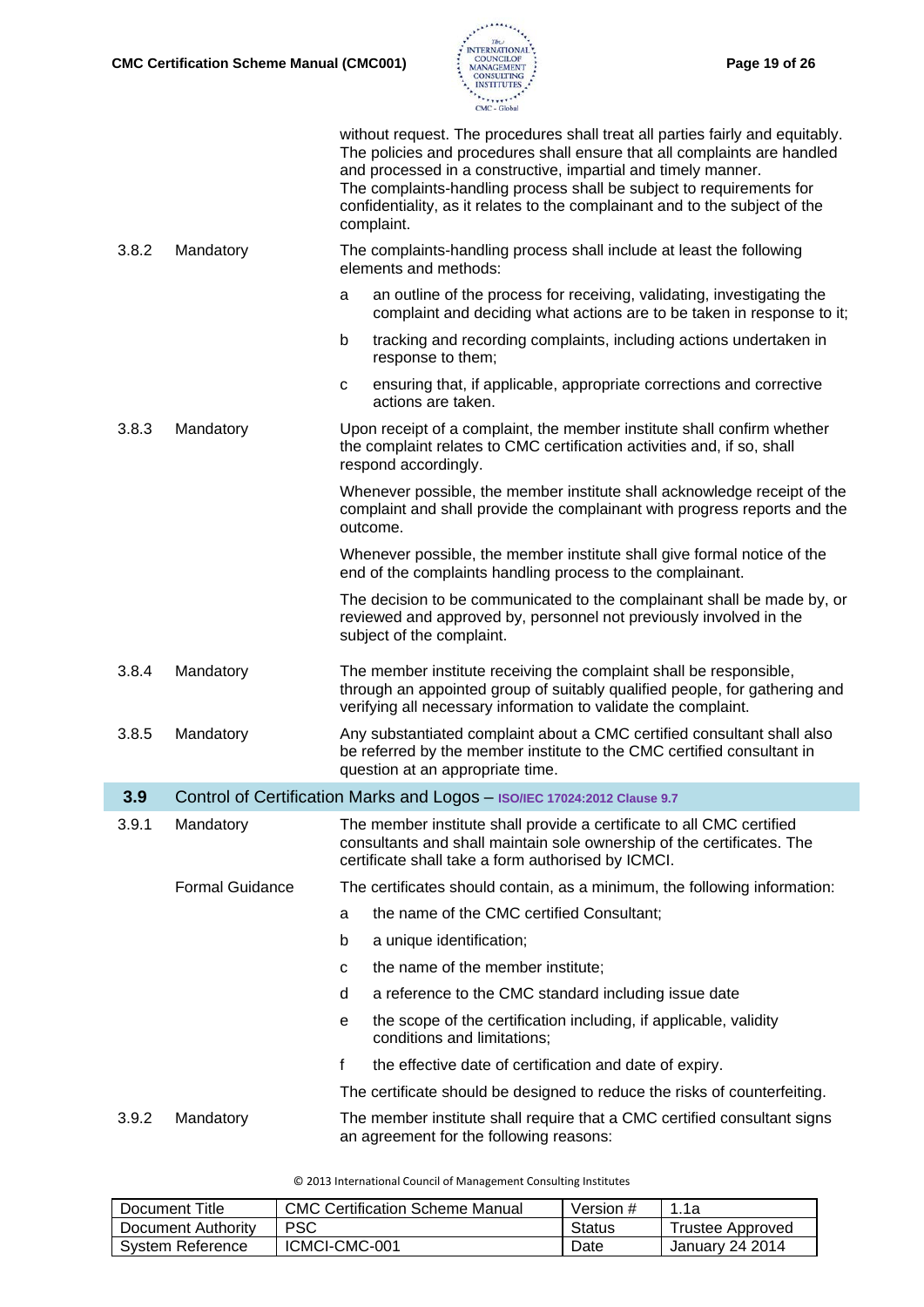

|        |                        | to comply with the relevant provisions of the certification scheme;<br>a                                                                                                                                                                                                                                                                                                                                      |
|--------|------------------------|---------------------------------------------------------------------------------------------------------------------------------------------------------------------------------------------------------------------------------------------------------------------------------------------------------------------------------------------------------------------------------------------------------------|
|        |                        | to make claims regarding certification only with respect to the scope<br>b<br>for which certification has been granted;                                                                                                                                                                                                                                                                                       |
|        |                        | not to use the certification in such a manner as to bring the member<br>$\mathbf{C}$<br>institute into disrepute, and not to make any statement regarding the<br>certification which the member institute considers misleading or<br>unauthorized;                                                                                                                                                            |
|        |                        | d<br>to discontinue the use of all claims to certification that contain any<br>reference to the member institute or certification upon suspension or<br>withdrawal of certification, and to return any certificates issued by the<br>member institute;                                                                                                                                                        |
|        |                        | e) not to use the certificate in a misleading manner.<br>е                                                                                                                                                                                                                                                                                                                                                    |
|        | <b>Formal Guidance</b> | Where permitted by law, other methods, including electronic signature, are<br>acceptable.                                                                                                                                                                                                                                                                                                                     |
| 3.9.3  | Mandatory              | The member institute shall have arrangements to address, by means of<br>corrective measures, any misuse of its certification mark or logo.                                                                                                                                                                                                                                                                    |
| 3.10   |                        | <b>CMC Examination Resources - ISO/IEC 17024:2012 Clause 6</b>                                                                                                                                                                                                                                                                                                                                                |
| 3.10.1 | Mandatory              | The member institute shall manage and be responsible for the<br>performance of all personnel involved in the certification process, whether<br>within, or external to, the institute and shall ensure that the personnel who<br>make certification decisions have sufficient knowledge of, and experience<br>with, the certification process to determine if the certification requirements<br>have been met. |
| 3.10.2 |                        | The member institute shall define the competence requirements for<br>personnel involved in the certification process and shall provide its<br>personnel with documented instructions describing their duties and<br>responsibilities.                                                                                                                                                                         |
| 3.10.3 | Mandatory              | The member institute shall maintain up-to-date personnel records,<br>including relevant information, e.g. qualifications, training, experience,<br>professional affiliations, professional status, competence and known<br>conflicts of interest.                                                                                                                                                             |
| 3.10.4 | Mandatory              | Personnel acting on the member institute's behalf shall keep confidential<br>all information obtained or created during the performance of the<br>institute's certification activities, except as required by law or where<br>authorized by the applicant, candidate or certified person.                                                                                                                     |
| 3.10.5 | Mandatory              | The member institute shall require its personnel to sign a document by<br>which they commit themselves to comply with the rules defined by the<br>institute, including those relating to confidentiality, impartiality and conflict<br>of interests.                                                                                                                                                          |
|        | <b>Formal Guidance</b> | Where permitted by law, other methods, including electronic signature, are<br>acceptable.                                                                                                                                                                                                                                                                                                                     |
| 3.10.6 | Mandatory              | When a member institute certifies a person it employs, it shall adopt<br>procedures to maintain impartiality.                                                                                                                                                                                                                                                                                                 |
| 3.10.7 | Mandatory              | The member institute shall require personnel involved in the certification<br>activities to declare any potential conflict of interest in any candidate.                                                                                                                                                                                                                                                      |
| 3.10.8 | Mandatory              | Examiners shall meet the requirements of the member institute. The<br>selection and approval processes shall ensure that examiners:                                                                                                                                                                                                                                                                           |
|        |                        | understand the relevant certification scheme;<br>a                                                                                                                                                                                                                                                                                                                                                            |

| Document Title     | <b>CMC Certification Scheme Manual</b> | Version # | 1.1a             |
|--------------------|----------------------------------------|-----------|------------------|
| Document Authority | PSC                                    | Status    | Trustee Approved |
| System Reference   | ICMCI-CMC-001                          | Date      | January 24 2014  |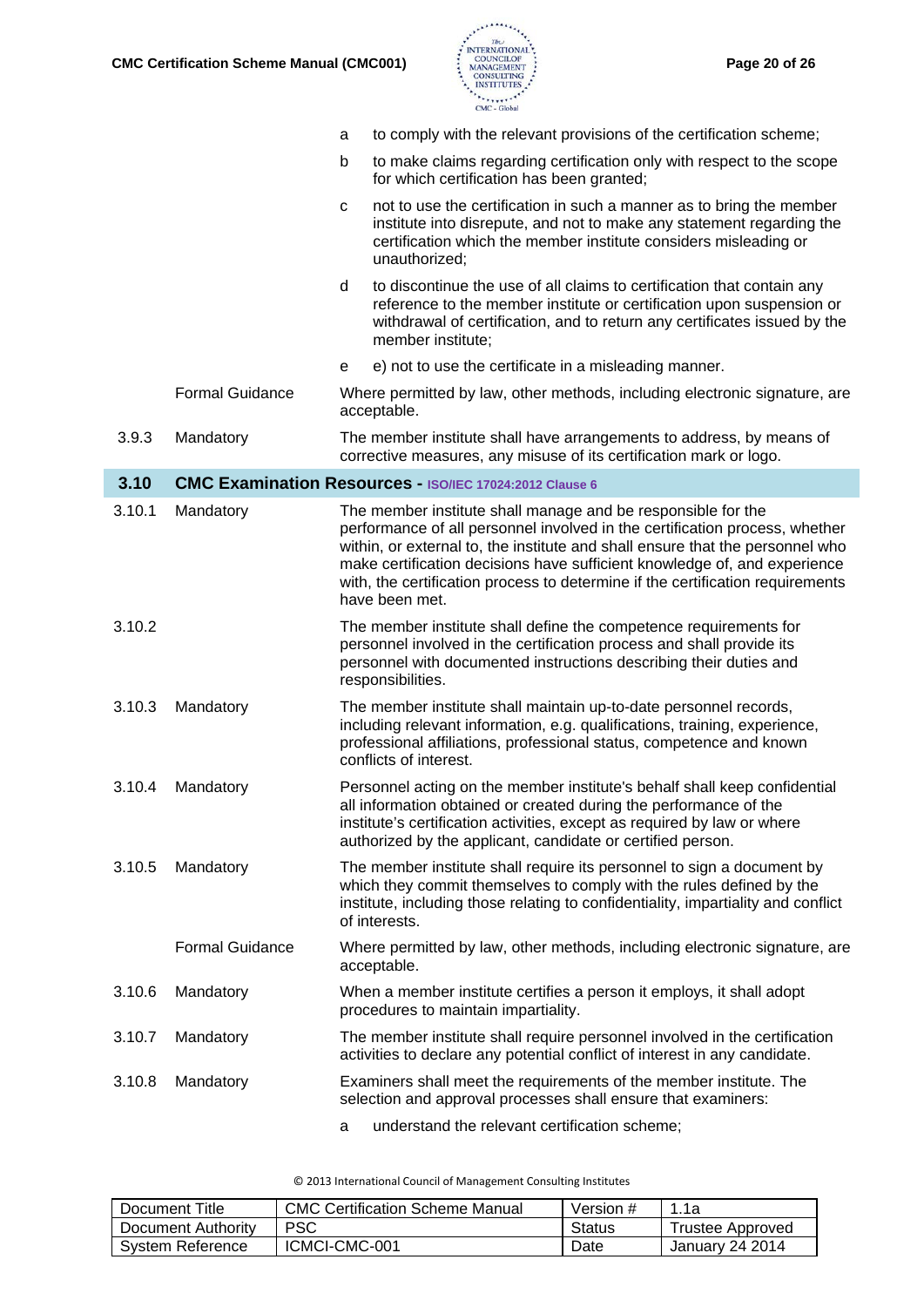

|         |                        | b | are able to apply the examination procedures and documents;                                                                                                                                                                                                                                                    |
|---------|------------------------|---|----------------------------------------------------------------------------------------------------------------------------------------------------------------------------------------------------------------------------------------------------------------------------------------------------------------|
|         |                        | с | have competence in the field to be examined;                                                                                                                                                                                                                                                                   |
|         |                        | d | are fluent, both in writing and orally, in the language of examination;<br>in circumstances where an interpreter or a translator is used, the<br>member institute shall have procedures in place to ensure that it does<br>not affect the validity of the examination;                                         |
|         |                        | е | have identified any known conflicts of interest to ensure impartial<br>judgements are made.                                                                                                                                                                                                                    |
| 3.10.9  | Mandatory              |   | The member institute shall monitor the performance of the examiners and<br>the reliability of the examiners' judgements. Where deficiencies are found,<br>corrective actions shall be taken.                                                                                                                   |
|         | <b>Formal Guidance</b> |   | Monitoring procedures for examiners can include, for example, on-site<br>observation, review of examiners' reports, feedback from candidates.                                                                                                                                                                  |
| 3.10.10 | Mandatory              |   | If an examiner has a potential conflict of interest in the examination of a<br>candidate, the member institute shall undertake measures to ensure that<br>the confidentiality and impartiality of the examination are not<br>compromised. These measures shall be recorded.                                    |
| 3.10.11 | Mandatory              |   | The member institute shall have a documented description of the<br>responsibilities and qualifications of other personnel involved in the<br>assessment process.                                                                                                                                               |
|         |                        |   | If other personnel involved in the assessment have a potential conflict of<br>interest in the examination of a candidate, the member institute shall<br>undertake measures to ensure that confidentiality and impartiality of the<br>examination is not compromised. These measures shall be recorded.         |
| 3.10.12 | Mandatory              |   | If the member institute engages the outsourced services in its certification<br>process it shall have a legally enforceable agreement covering the<br>arrangements, including confidentiality and conflict of interests, with each<br>body that provides outsourced work related to the certification process. |
|         |                        |   | NOTE: For the purposes of the CMC Standard, the terms "outsourcing" and<br>'subcontracting" are considered to be synonymous.                                                                                                                                                                                   |
| 3.10.13 | Mandatory              |   | When a member institute outsources work related to certification, it shall:                                                                                                                                                                                                                                    |
|         |                        | a | take full responsibility for all outsourced work;                                                                                                                                                                                                                                                              |
|         |                        | b | ensure that the body conducting outsourced work is competent and<br>complies with the applicable provisions of the ICMCI CMC<br><b>Certification Scheme;</b>                                                                                                                                                   |
|         |                        | C | assess and monitor the performance of the bodies conducting<br>outsourced work in accordance with its documented procedures;                                                                                                                                                                                   |
|         |                        | d | have records to demonstrate that the bodies conducting outsourced<br>work meet all requirements relevant to the outsourced work;                                                                                                                                                                               |
|         |                        | е | maintain a list of the bodies conducting outsourced work.                                                                                                                                                                                                                                                      |
| 3.10.14 | Mandatory              |   | The member institute shall use, and shall ensure that any outsourced<br>provider uses, adequate premises, including examination sites, equipment<br>and resources for carrying out its certification activities.                                                                                               |

| © 2013 International Council of Management Consulting Institutes |
|------------------------------------------------------------------|
|------------------------------------------------------------------|

| Document Title     | <b>CMC Certification Scheme Manual</b> | Version # | 1.1a             |
|--------------------|----------------------------------------|-----------|------------------|
| Document Authority | <b>PSC</b>                             | Status    | Trustee Approved |
| System Reference   | ICMCI-CMC-001                          | Date      | January 24 2014  |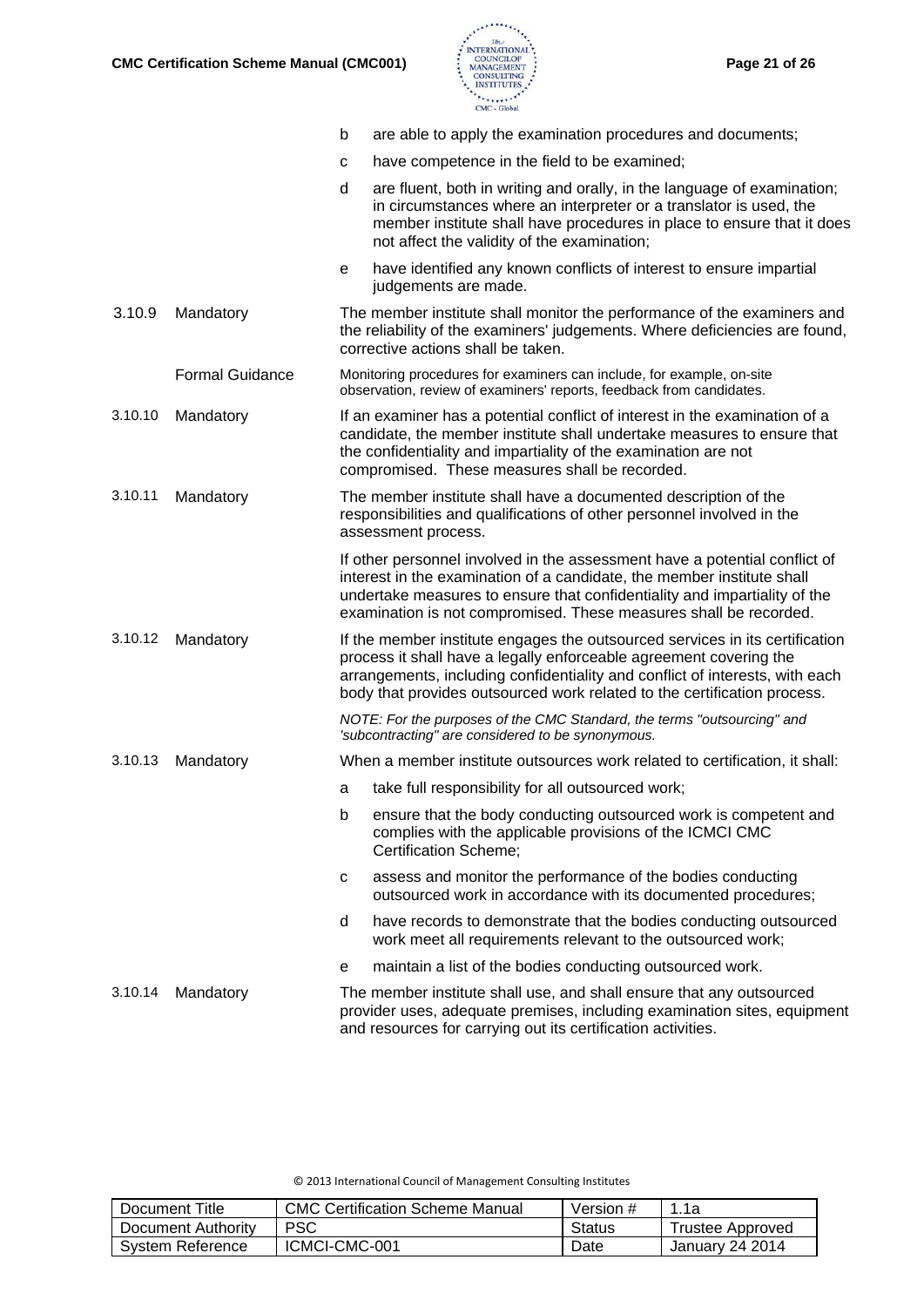

# **4 Accreditation of Member Institutes by ICMCI**

**For ICMCI – ISO/IEC 17011:2004 Clause 7**

As part of its mission to promote and maintain professional standards internationally in management consultancy, the ICMCI shall undertake a triennial assessment or audit of the CMC standard of member institutes against the ICMCI CMC Certification Scheme standard. Successful completion of this process shall also be a requirement before provisional members can become full members of the ICMCI.

*Note: The ICMCI respects the legitimacy of varying approaches to the professional standard for management consultancy across its member institutes, depending on valid cultural and historical differences. However, a common core professional standard is essential in order to reflect the best international practice, to assure common understanding across all members of the ICMCI, to assure consistency in the award of the CMC, and to provide a firm basis for reciprocal recognition of the international CMC qualification across all members.*

*The ICMCI CMC Certification Scheme represents this core, international professional standard. The assessment of member institutes' CMC standards is made against this ICMCI CMC Certification Scheme. The purpose of the assessment is to assure compliance with that standard, for all the reasons stated above; and it is equally also to actively share the best international practice, and to help institutes to develop and improve their professional standards and processes.*

**4.1 Assessment Process For ICMCI – ISO/IEC 17011:2004 Clause 7**

#### **Assessment Programme**

The ICMCI shall conduct assessments of prospective and member institutes to help them prepare for and maintain their international status as a member of the ICMCI. The purpose is to guide institutes in their role as certifiers of management consultants.

*NOTE: These assessments are intended to be constructive, and an institute that has passed an ICMCI assessment or has made changes to comply with assessment recommendations may rightfully hold itself out to the public as meeting an international standard of professionalism; and their members can be equally proud of their certification as CMCs.*

#### **Types of assessments**

There shall be three types of assessments, reviews or quality assurance sessions:

- 1. Pre-admission check
- 2. Original Certification check
- 3. Renewed Certification check (triennial)

#### **The process for all assessments:**

- 1. The prospective or member institute requests an assessment through the ICMCI Secretariat.
- 2. The Chairman of the QAC (Quality Assurance Committee) designates an ICMCI assessing team of approved assessors. Assessors are approved according to the Requirements to become an assessor. Normally two assessors are assigned, but only one is required to travel to the institute being assessed. The role of the second assessor is to review the assessment papers of the first.
- 3. The ICMCI Secretariat notifies the institute of the assessment team members and contact information, sends them a pre-assessment kit, and explains the current financial arrangements:
	- Service fees are paid to the ICMCI in advance

| Document Title     | CMC Certification Scheme Manual | Version # | 1.1a             |
|--------------------|---------------------------------|-----------|------------------|
| Document Authority | PSC                             | Status    | Trustee Approved |
| System Reference   | ICMCI-CMC-001                   | Date      | January 24 2014  |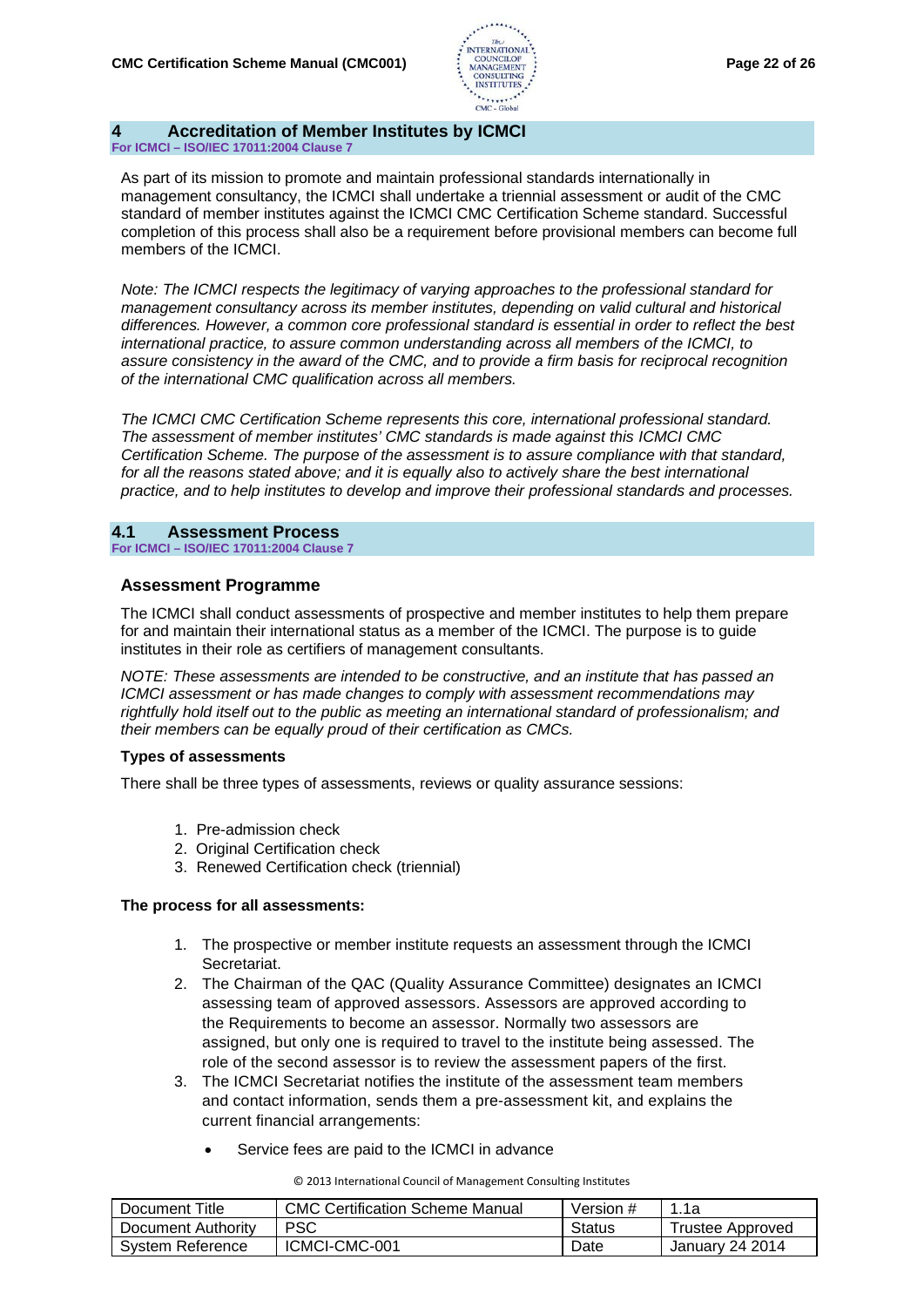

- The institute is responsible for the travel costs of at least one assessor. If the institute and the assessors agree to have both assessors travel, the distribution of travel costs should be agreed upon in advance. The institute will reimburse travel cost directly to assessors.
- The institute is responsible for the lodging and meals of the assessors
- There is no fee for the time of the assessors
- The institute may negotiate a fee arrangement for any assessor asked to provide training. Such fee will be paid directly to the assessor.
- 4. The assessing team arranges with the institute for the time and location of the assessment. Key individuals of the institute must be available to meet with the assessor(s) during this time.
- 5. The visiting assessor conducts the assessment using the approved standard ICMCI assessment process. The content and process is described in the Section 3.
- 6. The Member Institute reimburses the visiting assessor(s) directly for his or her travel costs.
- 7. The visiting assessor confers with the reviewing assessor.
- 8. The assessment team reports its findings to the institute officers, orally at the end of the visit, in writing within few weeks after the visit. The written report is copied to all members of QAC for their information and possibly questioning.
- 9. The institute officers have 30 days to file a response.
- 10. If the response is considered satisfactory the assessment team files its report together with the institute's response with the Secretariat; steps 11 and 12 are executed; if not, see steps 13 to 15.
- 11. The chairman of QAC notifies the Executive Committee of the result of the assessment and whether a previously provisional member qualifies as a full member.
- 12. The Secretariat officially congratulates the institute, with copies to the Executive Committee and assessment team, for completing and passing the assessment. If full membership is obtained a certificate stating this is sent to the institute.
- 13. Where the institute's response is not satisfactory the assessment team files a confidential report with the Secretariat identifying the disqualifying conditions and sends its original report plus the institute's response to the Secretariat.
- 14. The Executive Committee determines whether to defer action pending corrections by the institute, to place the institute on probation, or to cancel its membership in ICMCI.
- 15. The Secretariat informs the Institute of the result of the assessment and the action of the Executive Committee.

#### **4.2 Rules governing the detailed post assessment procedure For ICMCI – ISO/IEC 17011:2004 Clause 7**

The Statements of Equivalence should be regarded as official statements from the institutes to ICMCI.

After an assessment the assessment report and statement should only go to the institute, the assessors and QAC. The detailed assessment remains confidential between the assessors (and by implication the QAC) and the institute concerned.

If QAC wants to distribute a Statement of Equivalence to ExCom, to ICMCI Working Groups or internal ICMCI Knowledge Sharing, the QAC may ask the institute for permission but expect them to grant it.

| Document Title     | <b>CMC Certification Scheme Manual</b> | Version # | 1.1a             |
|--------------------|----------------------------------------|-----------|------------------|
| Document Authority | <b>PSC</b>                             | Status    | Trustee Approved |
| System Reference   | ICMCI-CMC-001                          | Date      | January 24 2014  |

|  |  |  |  |  | © 2013 International Council of Management Consulting Institutes |  |  |
|--|--|--|--|--|------------------------------------------------------------------|--|--|
|--|--|--|--|--|------------------------------------------------------------------|--|--|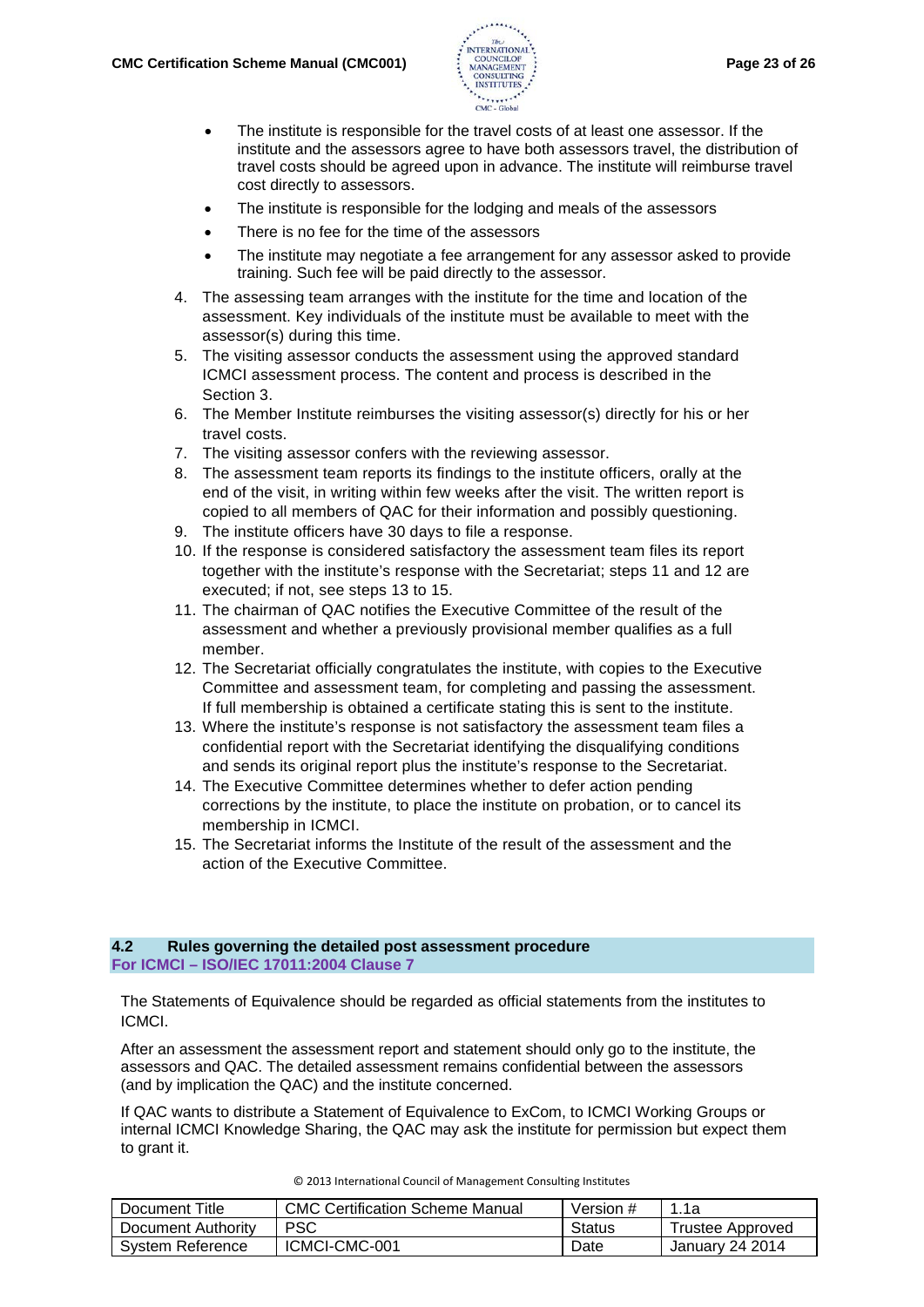

ExCom will of course be informed about the result: Approval, conditioned approval or rejection but not about the details. (A few relevant praising remarks may be added).

If the actual assessors and QAC agree to approve the assessment then that is the final decision and requires no more information to ExCom.

If and when an institute with lack of total compliance is given a period to plan and change their procedures in order to be able to comply entirely the assessment should not be informed in detail to people outside the assessors, QAC and the institute itself. But ExCom should receive some information - marked confidential - about rectifications required and the time frame agreed.

In the rare case where an institute does not comply the ExCom should be informed about the reasons for non-compliance.

ExCom acts as appeal authority. In case of not fully compliant the institute may want to appeal to ExCom and has then to attach a copy of the full documentation received from the assessors. Thus the institute itself will inform ExCom by about the complete content of the statement of Assessment and the assessment report.

At some later stage QAC will be prepared to inform member institutes in anonymous form about findings across the assessments.

And any brilliant and best practice items may be informed and shared right away giving full credit to their institute of origin.

# **4.3 Obligation of Member Institutes**

**ISO/IEC 17024:2012 Clause 4.4**

The ICMCI shall require the member institute to conform to the following.

- a) The member institute shall commit to fulfil continually the requirements for accreditation set by the accreditation body for the areas where accreditation is sought or granted. This includes agreement to adapt to changes in the requirements for accreditation.
- b) When requested, the member institute shall afford such accommodation and cooperation as is necessary to enable the accreditation body to verify fulfilment of requirements for accreditation. This applies to all premises where the conformity assessment services take place.
- c) The member institute shall provide access to information, documents and records as necessary for the assessment and maintenance of the accreditation.
- d) The member institute shall provide access to those documents that provide insight into the level of independence and impartiality of the member institute from its related bodies, where applicable.
- e) The member institute shall arrange the witnessing of member institute services when requested by the accreditation body.
- f) The member institute shall claim accreditation only with respect to the scope for which it has been granted accreditation.
- g) The member institute shall not use its accreditation in such a manner as to bring the accreditation body into disrepute.
- h) The member institute shall pay fees as shall be determined by the accreditation body.

The ICMCI shall require that it is informed by the accredited member institute, without delay, of significant changes relevant to its accreditation, in any aspect of its status or operation relating to:

- a) its legal, commercial, ownership or organizational status,
- b) the organization, top management and key personnel,
- c) main policies,

| Document Title     | <b>CMC Certification Scheme Manual</b> | Version # | 1.1a             |
|--------------------|----------------------------------------|-----------|------------------|
| Document Authority | PSC                                    | Status    | Trustee Approved |
| System Reference   | ICMCI-CMC-001                          | Date      | January 24 2014  |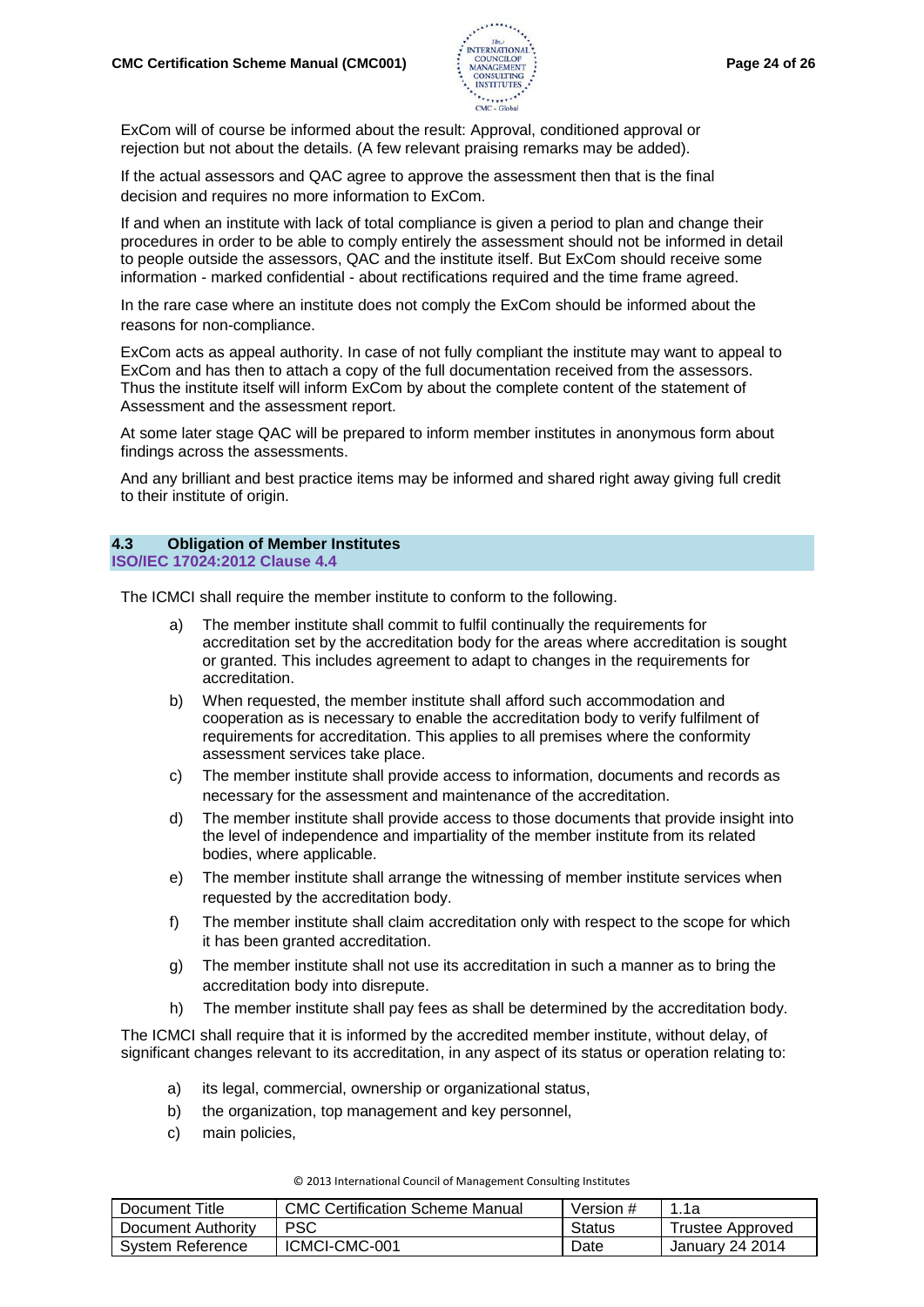

- d) resources and premises,
- e) scope of accreditation, and
- f) other such matters that may affect the ability of the CAB to fulfil requirements for accreditation.

#### **4.4 Obligations of ICMCI**

#### **ISO/IEC 17011:2004 Clause 8.2**

The ICMCI shall make publicly available information about the current status of the accreditations that it has granted to member institutes. This information shall be updated regularly. The information shall include the following:

- a) name and address of each accredited member institute;
- b) dates of granting accreditation and expiry dates, as applicable;
- c) scopes of accreditation, condensed and/or in full. If only condensed scopes are provided, information shall be given on how to obtain full scopes.

The ICMCI shall provide the member institute with information about suitable ways to obtain traceability of measurement results in relation to the scope for which accreditation is provided.

The ICMCI shall, where applicable, provide information about international arrangements in which it is involved.

The ICMCI shall give due notice of any changes to its requirements for accreditation. It shall take account of views expressed by interested parties before deciding on the precise form and effective date of the changes. Following a decision on, and publication of, the changed requirements, it shall verify that each accredited body carries out any necessary adjustments.

© 2013 International Council of Management Consulting Institutes

| Document Title     | <b>CMC Certification Scheme Manual</b> | Version # | 1.1a                   |
|--------------------|----------------------------------------|-----------|------------------------|
| Document Authority | <b>PSC</b>                             | Status    | Trustee Approved       |
| System Reference   | ICMCI-CMC-001                          | Date      | <b>January 24 2014</b> |